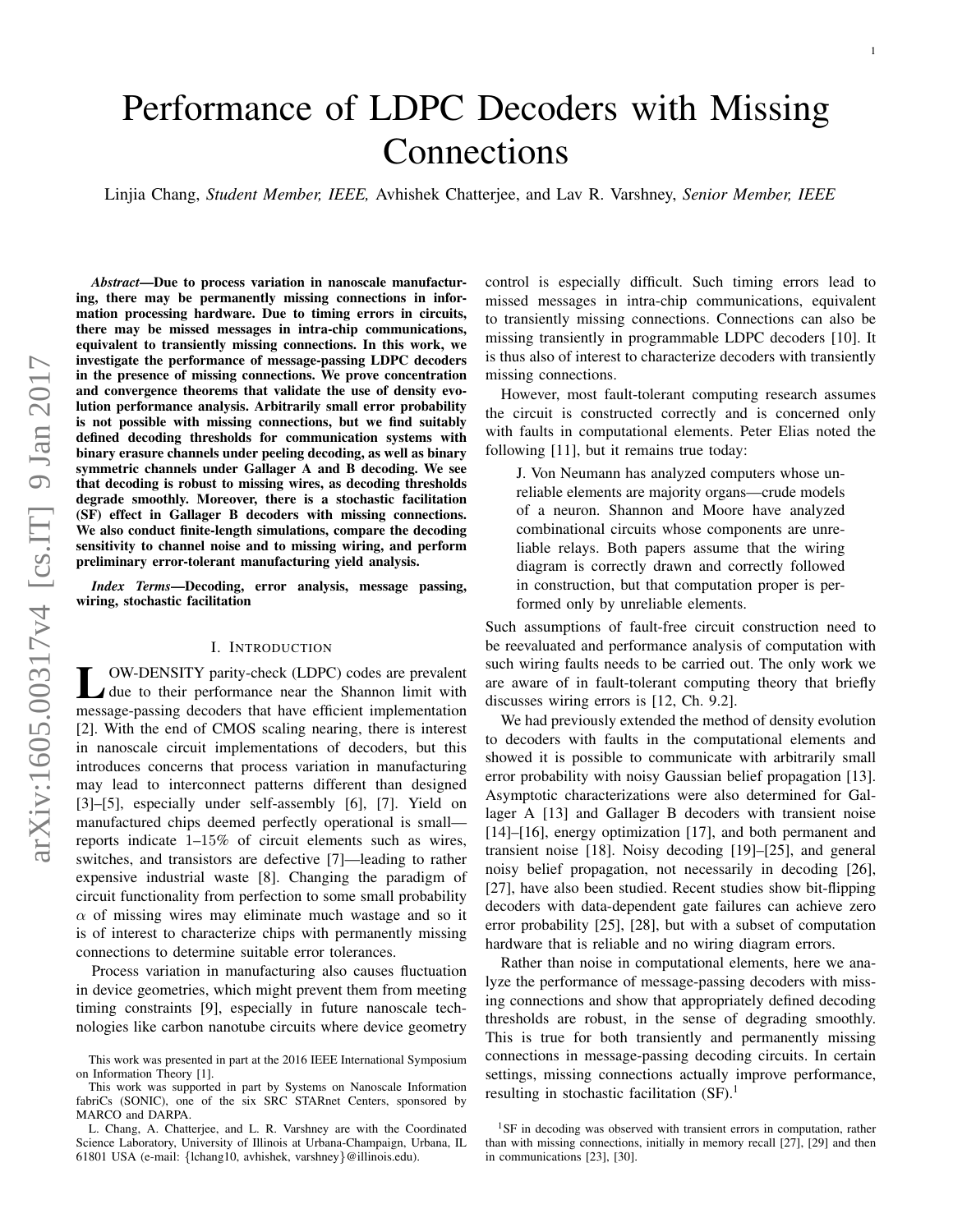A key difference between noisy computational elements and missing connections is that circuit technology enables detection of missing connections, see Sec. II-C. This allows for simple adaptations of decoding algorithms, yielding better decoding performance under missing connections than under noisy components. A notable manifestation of this difference is in the so-called decoder useful region. For transient or permanent noise, there is a strictly positive lower bound for the useful region, below which the channel output is actually better than the decoded version since the internal decoder noise makes things worse. For missing connections, there is no such lower boundary since the decoder asymptotically never degrades performance from the raw channel error rate.

The celebrated results of Richardson and Urbanke [31] developed density evolution for analyzing message-passing decoders for LDPC codes that are correctly wired. Here we extend those results, so we can use the density evolution technique to characterize symbol error rate  $P_e$ , measuring the fraction of incorrectly decoded symbols at the end of message-passing decoding, even when the decoder has missing connections. We also show that the performance of decoders with transiently and with permanently missing connections are asymptotically equivalent. Traditionally [31], there are thresholds for channel noise level  $\varepsilon$  below which  $P_e$  can be driven to  $0$  with increasing blocklength  $n$ . Unfortunately with missing connections in message-passing decoders,  $P_e$  cannot be driven to 0 in general without a significant modification of the decoding algorithm. Thus, following [13], we let  $\eta$  upper bound the final error probability achievable by decoders with missing connections after many iterations  $\ell$  and give thresholds to  $\varepsilon$ , below which  $\lim_{\ell \to \infty} P_e^{(\ell)} \leq \eta$  under density evolution.

We perform sensitivity analysis of density evolution to give insight into whether manufacturing or operational resources are more important in communication infrastructures. We also comment on how our results inform semiconductor manufacturing yield analysis under the new paradigm of allowing some level of wiring error. To demonstrate the practical utility of density evolution analysis, we also perform finite-length simulations of decoders with missing connections.

Sec. II discusses models of codes, channels, and LDPC decoders with both transiently and permanently missing connections, with a particular focus on hardware modeling. Sec. III develops tools including concentration and convergence theorems that provide validity to density evolution analysis. Secs IV, V, and VI analyze the peeling decoder on the binary erasure channel (BEC) and the Gallager A and Gallager B decoders on binary symmetric channel (BSC) using density evolution, characterizing  $P_e$  with missing connections. Sec. VII connects our work to practice through sensitivity analysis, finite-length simulations, and manufacturing yield analysis. Sec. VIII concludes by pointing out directions for further investigation.

## II. BACKGROUND

In this section we describe message-passing LDPC decoders with missing connections. We define the code and channels considered in this work and construct fault-free and missingwire decoder models for characterization later.



Fig. 1. Tanner graph of a  $(3, 6)$  regular LDPC code, with a missing wire for a corresponding message-passing decoder highlighted with a dashed line.

#### *A. Ensemble of LDPC Codes and Channel*

We are concerned with the standard LDPC code ensemble  $G<sup>n</sup>$ , both regular and irregular. First consider  $(d_v, d_c)$ -regular LDPC codes of length  $n$ , which can be defined by a bipartite Tanner graph with *n* variable nodes of degree  $d_v$  in one set, and  $nd_{\rm v}/d_{\rm c}$  check nodes of degree  $d_{\rm c}$  in the other set (see Fig. 1). For irregular codes  $G<sup>n</sup>(\lambda, \rho)$ , the degree distribution of variable and check nodes are denoted by functions  $\lambda(x) =$  $\sum_{d=2}^{\infty} \lambda_d x^{d-1}$  and  $\rho(x) = \sum_{d=2}^{\infty} \rho_d x^{d-1}$ , where  $\lambda_d$  and  $\rho_d$ specify the fraction of edges in the graph that are connected to nodes with degree d. The variable nodes hold the codeword messages, and the check nodes enforce the constraints among variable nodes according to the code design. We consider this binary linear code ensemble as defined over the alphabet  $\{\pm 1\}$ . Although this section is general, for convenience, let us think of the communication channel as either BSC with output alphabet  $\{\pm 1\}$  or BEC with output alphabet  $\{\pm 1, ?\}$ .

#### *B. Fault-Free Message-Passing Decoder*

The decoder operates by passing messages iteratively over the edges in the Tanner graph of the code. The implementation of such message-passing decoders in hardware follows the construction of the same Tanner graph too. We define a variable-to-check node message  $u_{v\rightarrow c}$  and a check-to-variable node message  $u_{c\to v}$ . Message  $u_{v'\to c'}$  from variable node  $v'$  to check node  $c'$  is often computed based on all incoming  $u_{c \to v'}$ messages, where  $c \in N(v')$  is a neighboring node of v' and  $c \neq c'$ . For peeling, Gallager A, and Gallager B decoders, message  $v_{c' \to v'}$  from check node c' to variable node v' is the product of all incoming  $u_{v\to c'}$  messages, where  $v \in N(c')$  is a neighboring node of c' and  $v \neq v'$ .

## *C. Missing Connections*

As discussed in Sec. I, there are two types of missing connections: permanent missing connections caused by breaks in interconnects and transient missing connections caused mainly by timing errors in intra-chip communication due to geometry variation in circuitry. Although specific statistical characterization is not reported in the semiconductor industry, process variation in manufacturing leads to both kinds of errors and can be fairly prevalent [7].

For a given decoder circuit, permanent failure is modeled by removing each connection between variable and check nodes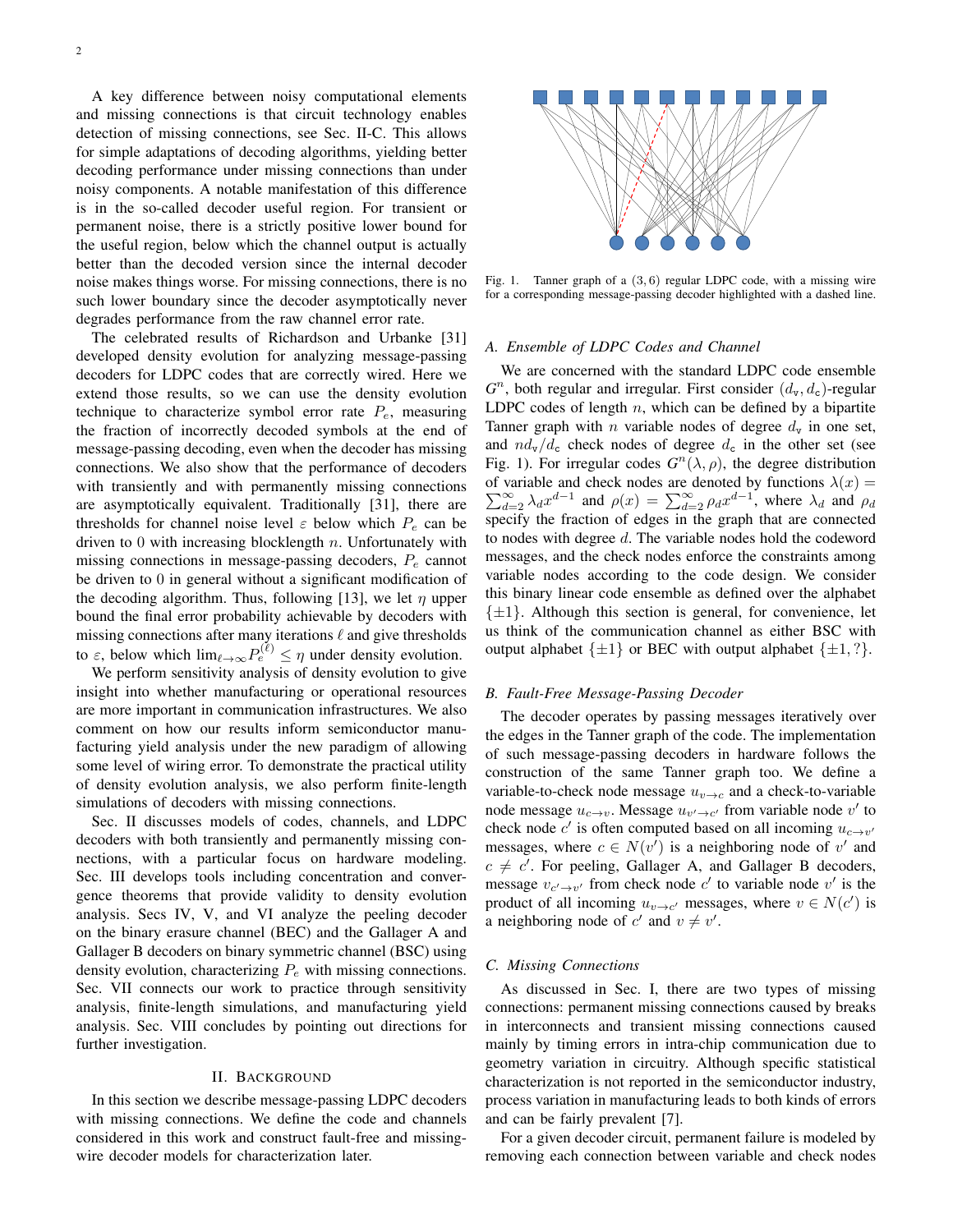with probability  $\alpha$  independently from others, before decoding starts. These connections are never active once removed. Conversations with circuit designers suggest that when an interconnect is broken in LDPC decoders implemented in a variety of device technologies, the measured signal voltage at this open-ended wire is neither low  $(0-0.3V_{dd})$  nor high  $(0.7V_{dd}-V_{dd})$ ; it is an intermediate floating value varying in the range  $(0.3V_{dd}$ –0.7 $V_{dd}$ ) that can be differentiated from high/low values. Hence we model it as an erasure symbol, "?".

For the transiently missing connection setting, each connection between variable and check nodes is removed independently from others with probability  $\alpha$  at each decoding iteration. Transiently missing connections may occur due to timing error from incorrect geometry: consider a misalignment of synchronization when one branch of signal arrives after the computation at the destination node has started, especially among those circuit implementations that do not store the last signal sample. Transiently missing connections might similarly happen in programmable LDPC decoder architectures [10]. Due to the difficulty in controlling device geometries, future carbon nanotube circuits are projected to have a significant number of these transient missing connections. Again we model as an erasure symbol, "?".

For notational convenience, let us restrict attention to decoders with messages in  $\{\pm 1,?\}$ , but again concentration and convergence results demonstrated in Sec. III are general. Motivated by different concerns, [32, Ex. 4.86] considered erasures in decoder messages as a representation of confidence, whereas [33] considered erasures as a way to capture check node or variable node failures in belief propagation.

# III. PERFORMANCE ANALYSIS TOOLS

We now present mathematical tools to simplify the performance analysis of LDPC decoders with missing connections. In particular, we establish symmetry conditions for binary codes for easy analysis, and concentration and convergence results that endow the density evolution method with significance. Such results can be applied not only to decoders with binary messages, but also with larger message sets.

#### *A. Restriction to All-One Codeword*

Under certain symmetry conditions of the code, the communication channel, and the message-passing decoder, the probability of error is independent of the transmitted codeword.

- C1. Code Symmetry: Code is a binary linear code.
- C2. Channel Symmetry: Channel is a binary memoryless symmetric channel [32, Def. 4.3 and 4.8].
- C3. Check Node Symmetry: If incoming messages of a check node are multiplied by  ${b_i \in {\pm 1}}$ , then the computed message is multiplied by  $\prod_i b_i$ .
- C4. Variable Node Symmetry: If the sign of each incoming message is flipped, the sign of the computed message is also flipped.

*Proposition 1:* Under conditions C1–C4, in the presence of transiently or permanently missing connections, the probability of error of a message passing decoder is independent of the transmitted codeword.

*Proof:* First consider mapping the erasure message "?", sent when a connection is missing, to 0; thus the checkto-variable and variable-to-check messages are the messages computed at check node and variable node, respectively, multiplied by either 1 (connection exists) or 0 (missing connections). It follows that messages passed between check and variable nodes satisfy the respective symmetry conditions [32, Def. 4.82]. Hence, the result follows from [32, Lem. 4.92]. ■

In the sequel, we restrict the analysis of all models to the all-one codeword.

## *B. Concentration around Ensemble Average*

We now show that the performance of LDPC codes decoded with missing-connection decoders stays close to the expected performance of the code ensemble for both transiently and permanently missing wires. The approach follows [31] and is based on constructing an exposure Martingale, obtaining bounded difference constants, and using Azuma's inequality.

Fix the number of decoding iterations at some finite  $\ell$  and let Z be the number of incorrect values held among all  $d_v n$ edges at the end of the  $\ell$ th iteration for a specific choice of code, channel noise, and decoder with missing wires. Let  $E[Z]$ be the expectation of  $Z$ . Thm. 1 holds for decoders with both transiently and permanently missing connections.

*Theorem 1 (Concentration around Expected Value):* There exists a positive constant  $\beta = \beta(d_v, d_c, \ell)$  such that for any  $\varepsilon > 0$ ,

$$
\Pr[|Z - E[Z]| > nd_{\mathbf{v}} \varepsilon/2] \le 2e^{-\beta \varepsilon^2 n}.
$$

*Proof:* See Appendixes B and C for permanent and transient missing connections, respectively. Recall Doob's Martingale construction from [31], and the bounded difference constants for exposing channel noise realizations and the realized code connections, together with Azuma's inequality. The main difference between the Martingale construction here and [31] is in the bounded differences due to the additional randomness from missing connections.

For permanently missing connections, one can think of the final connection graph being sampled from an ensemble of irregular random graphs with binomial degree distribution with average degrees  $(1-\alpha)d_c$  and  $(1-\alpha)d_v$ , bounded by maximum degrees  $d_c$  and  $d_v$ . Hence, the result follows from the result for correctly-wired irregular codes [31].

For transiently missing connections, the Martingale is constructed differently. Here instead of edges, for  $\ell$  iterations, we sequentially expose the realization of edges at different iterations. Similar to [13] for transient noise in computational elements, the Martingale difference is bounded using the maximum number of edges over which a message can propagate in  $\ell$  iterations, by unwrapping a computation tree.

Note that  $\beta$  is smaller for transient than permanent miswiring. The theorem extends directly to irregular LDPC codes.

# *C. Cycle-Free Case*

We now show that the average performance of an LDPC code ensemble converges to an associated cycle-free tree structure, unwrapping a computation tree as in [31].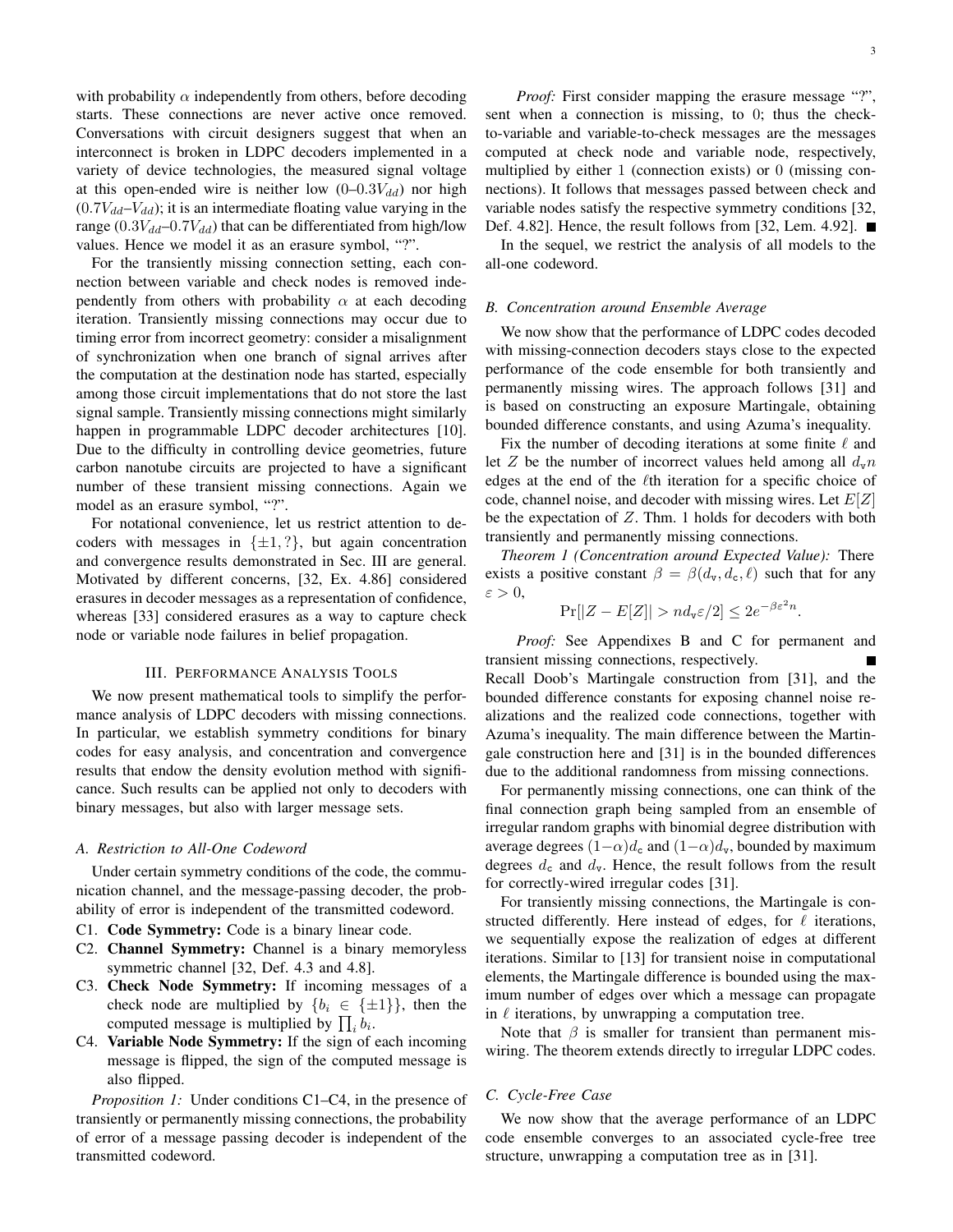For an edge whose connected neighborhood with depth  $2\ell$ is cycle-free, let q denote the expected number of incorrect values held along this edge at the end of  $\ell$ th decoding iteration. The expectation is taken over the choice of code, the messages received from the channel, and the realization of the decoder with missing wires. The theorems hold for both transiently and permanently missing connections.

*Theorem 2 (Convergence to Cycle-Free Case):* There exists a positive constant  $\gamma = \gamma(d_v, d_c, \ell)$  such that for any  $\varepsilon > 0$ and  $n > \frac{2\gamma}{\varepsilon}$ ,

$$
|E[Z] - nd_{\mathbf{v}}q| < nd_{\mathbf{v}}\varepsilon/2.
$$

*Proof:* The proof is identical to [31, Thm. 2], since introducing missing connections in a cycle-free tree structure does not change its cycle-free property.

*Theorem 3 (Concentration around Cycle-Free Case):* There exist positive constants  $\beta = \beta(d_v, d_c, \ell)$  and  $\gamma = \gamma(d_{\text{v}}, d_{\text{c}}, \ell)$  such that for any  $\varepsilon > 0$  and  $n > \frac{2\gamma}{\varepsilon}$ ,

$$
\Pr[|Z - nd_{\tt v}q| > nd_{\tt v}\varepsilon] \leq 2e^{-\beta n \varepsilon^2}.
$$

*Proof:* Follows directly from Thms. 1 and 2. This concentration result holds for all message-passing decoders with missing connections. In the sequel, we consider special cases of peeling, Gallager A, and Gallager B decoders.

#### *D. Density Evolution*

With the concentration around the cycle-free case, it is clear that the symbol error rate  $P_e$  of message-passing decoders with missing connections can be characterized with the density evolution technique. Let  $P_e^{(\ell)}(g,\varepsilon,\alpha)$  be the error probability of decoding a code  $g \in G<sup>n</sup>$ , after the *l*<sup>th</sup> iteration, where  $\varepsilon$ is the channel noise parameter, and  $\alpha$  is the decoder missing wire probability. Density evolution evaluates the term:

$$
\bar{P}_e^{(\ell)} = \lim_{n \to \infty} E[P_e^{(\ell)}(g, \varepsilon, \alpha)].
$$

The expectation is over the choice of code, channel noise realization, and missing wire realization.

Based on the proof of Thm. 2, we claim that the decoding error probability at any iteration  $\ell$  for transiently and permanently missing connections,  $\bar{P}_{eT}^{(\ell)}$  $T(T^{(\ell)}$  and  $\bar{P}_{e}^{(\ell)}$ , become identical with the increase of the girth as blocklength  $n$  increases. In particular, in density evolution the state variable  $x_{\ell+1}$  is computed based on the  $x_\ell$  values of nodes immediately below in the infinite tree. Each connection in the tree is encountered only once. In case of permanent failures each connection is present in the decoder with probability  $1 - \alpha$ , whereas for transient failures each connection is present at any iteration with probability  $1 - \alpha$ . But, for a given code symbol, its intrinsic messages traverse a particular edge only once if the LDPC graph is a tree. Thus the messages experience the same statistical effect under permanent and transient failures. This results in the same probability of error under both failures.

*Theorem 4:* For any arbitrarily small  $\delta = \delta(d_v, d_c, \ell) > 0$ ,  $\sigma > 0$ , and  $\ell \geq 0$ :

$$
\Pr[|\bar{P}_{eT}^{(\ell)} - \bar{P}_{eP}^{(\ell)}| \ge \sigma] \le \delta.
$$

*Proof:* First, let  $N_{\vec{e}}^{2\ell}$  be the neighborhood of an edge  $\bar{e}$ with depth  $2\ell$  in the decoding graph. Define the event  $A_N$  as  $N_{\vec{e}}^{2\ell}$  is not tree-like. It is shown that for a positive constant  $\tau = \tau(d_{\text{v}}, d_{\text{c}}, \ell)$ ,  $\Pr[A_N] \leq \frac{\tau}{n}$  [31, Thm. 2]. It implies the probability of exposing an edge multiple times decreases with increasing blocklength  $n$  at any iteration  $\ell$ . Following the edge exposing procedure,  $\bar{P}_{eT}^{(\ell)}$  $\overline{P}^{(\ell)}_{P}$  and  $\overline{P}^{(\ell)}_{e}$  differ only when any edge  $\vec{e}$  is exposed multiple times and the presence of  $\vec{e}$ in the two decoding graphs with permanently and transiently missing connections differs. Hence,  $Pr[|\bar{P}_{eT}^{(\ell)} - \bar{P}_{eP}^{(\ell)}| \ge \sigma] =$  $\Pr[|\bar{P_{eT}^{(\ell)}} - \bar{P_{eP}^{(\ell)}}| \geq \sigma \big| A_N] \Pr[ A_N ] + \Pr[|\bar{P_{eT}^{(\ell)}} - \bar{P_{eP}^{(\ell)}}| \geq 0]$  $\sigma |A_N^c| \Pr[A_N^c]$ . Since  $\Pr[|\bar{P}_e^{(\ell)} - \bar{P}_e^{(\ell)}| \ge \sigma |A_N^c] = 0$ , we can show  $Pr[|\bar{P}_{eT}^{(\ell)} - \bar{P}_{eP}^{(\ell)}| \ge \sigma] \le 1 \cdot Pr[A_N] \le \frac{\tau}{n}$ . As  $n \to \infty$ , this probability  $\frac{\tau}{n} = \delta$  approaches 0. In the sequel, no distinction is made between the analysis for transiently and permanently missing connection cases.

#### *E. Decoder Useful Region and Thresholds*

Usually density evolution converges to a certain stable fixed point with increasing number of iterations  $\ell$ . We define this fixed point as:

$$
\bar{P_e}^{(\infty)} = \lim_{\ell \to \infty} \bar{P_e}^{(\ell)} = \lim_{\ell \to \infty} \lim_{n \to \infty} E[P_e^{(\ell)}(g, \varepsilon, \alpha)].
$$

In order to decide when to use a decoder with missing connections, a *useful decoder* is defined. A decoder is said to be useful and should be used instead of taking the codeword directly from the channel without decoding, if the asymptotic decoding error probability satisfies [13]:

$$
\bar{P_e}^{(\infty)} < \bar{P_e}^{(0)} = \varepsilon.
$$

The useful region of a decoder is defined as the set of parameters, in our case  $(\varepsilon, \alpha)$ , that satisfies the above condition. Note that in case of transient computation noise where computation is erroneous with probability  $\tilde{\alpha}$  [13], there are  $(\varepsilon, \tilde{\alpha})$  such that  $\overline{P}_e^{(\infty)} > \varepsilon$ . But under missing connections, for peeling, Gallager A, and Gallager B decoders,  $\overline{P}_e^{(\infty)} \leq \varepsilon$ for any  $(\varepsilon, \alpha)$ . This is because these decoders do not propagate erroneous messages under missing connections and hence cannot degrade symbols received from the channel. When decoding with a fault-free decoder where  $\alpha = 0$ , there exists an  $\varepsilon^*$  below which the final decoding error probability goes to 0 and a much larger value otherwise. We will see in the following sections that  $\overline{P}_e^{(\infty)}$  does not go to zero for positive  $\alpha$ , but a threshold phenomenon still exists.<sup>2</sup> For every fixed  $\alpha$ , there exists a channel noise decoding threshold  $\varepsilon^*$ , below which the final error probability  $\overline{P}_e^{(\infty)}$  goes to a small value  $\eta$ . We call decoders that can achieve  $\bar{P}_e^{(\infty)}$  that is lower than this small value  $\eta$ -reliable, and the channel noise level beyond which the decoder is  $\eta$ -reliable, the decoding threshold  $\varepsilon^*$  [13]:

$$
\varepsilon^*(\eta,\alpha) = \sup \bigl\{ \varepsilon \in [0,0.5] \big| \bar{P}_e^{(\infty)} \text{ exists and } \bar{P}_e^{(\infty)} < \eta \bigr\}.
$$

<sup>2</sup>In general for  $\overline{P}_e^{(\infty)}$  to go to 0 in a faulty decoder, one needs to substantially change the decoder or to have a structural relationship between data and errors [17], [25], [28].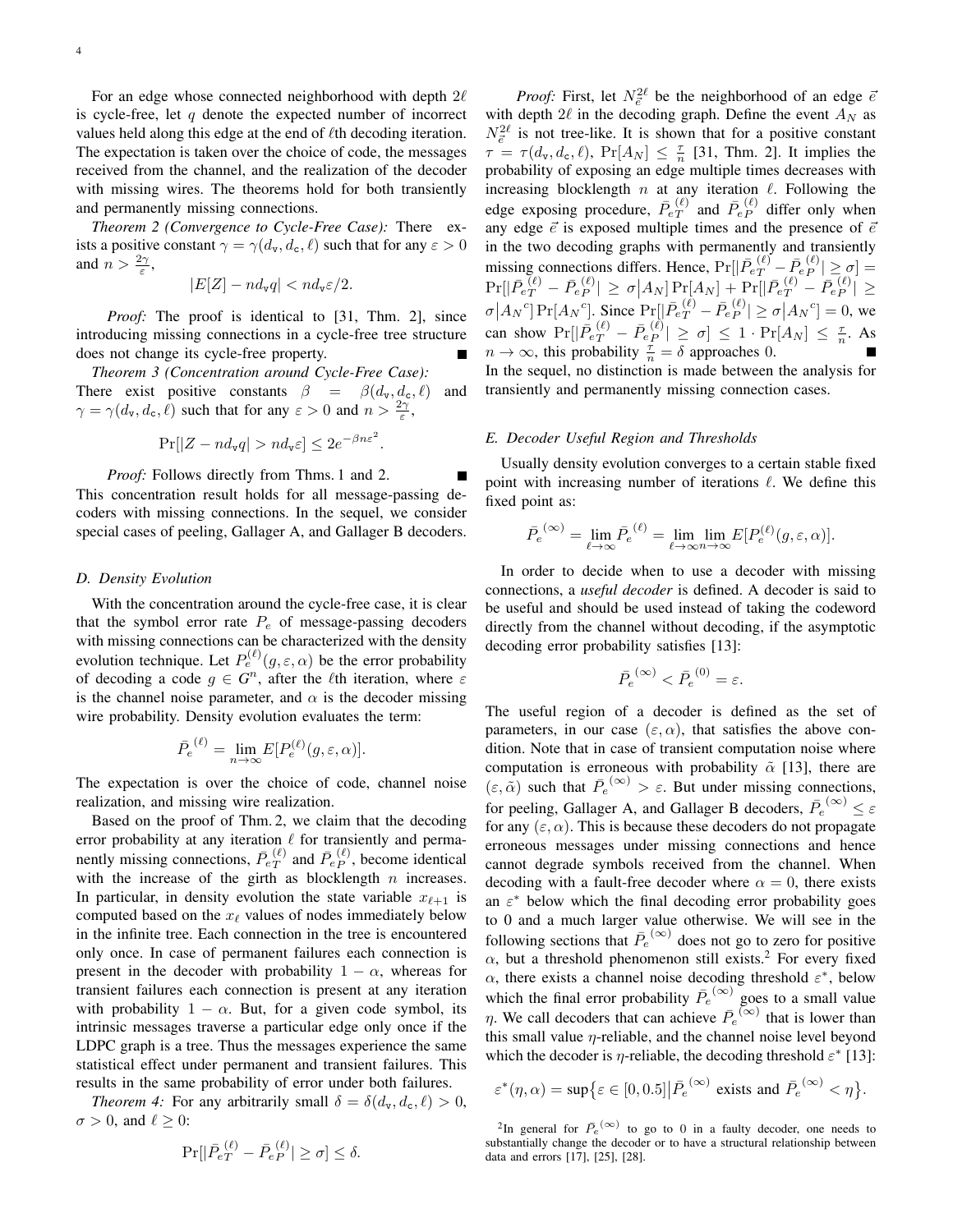#### IV. PEELING DECODER

Consider the peeling decoder for communication over a BEC with alphabet  $\{\pm 1,?\}$ . The check node computation is a product of all messages  $\pm 1$  it receives from neighboring variable nodes if none is "?", otherwise an erasure symbol "?" is sent. The variable node computation is to send any  $\pm 1$ symbol received either from the other check nodes or from the channel, otherwise send "?". When the connection between two nodes is missing, the message exchanged is equivalent to "?", so peeling extends naturally to decoders with missing connections. Note that this decoder satisfies the symmetry conditions C1–C4, so we can use density evolution assuming the all-one codeword was transmitted.

Although high-level intuition would suggest that the performance of decoding would degrade for any code and any decoder with missing connections, this is not the case as we later show for the Gallager B decoder. For the peeling decoder, the intuition holds and can be formalized using coupling techniques and the fact that peeling decoders never propagate erroneous messages.

*Lemma 1:* For any LDPC code g with an arbitrary but finite blocklength, after a finite number of decoding iterations  $\ell$ , for both permanently and transiently missing connections, the symbol error probability  $P_e^{(\ell)}(g,\varepsilon,\alpha)$  increases monotonically with  $\alpha$  for a given  $\varepsilon$ .

*Proof:* The proof for monotonicity of  $P_e^{(\ell)}(g, \varepsilon, \alpha)$  follows by simple coupling arguments. For a specific LDPC code, consider two different missing connection probabilities  $\alpha_1$  and  $\alpha_2$ , where  $\alpha_1 < \alpha_2$ . Then, we couple the two missing connection processes as follows. Remove the wires with probability  $\alpha_1$ , and from this check-variable connection graph, remove each of the remaining connections with probability  $\alpha_2 - \alpha_1$ . This gives a second missing connection process. It can be checked that the probability of missing connection in the second process is  $\alpha_2$ . Thus we can couple the missing connection processes to get a sample path dominance of connections. In this coupling, any realization of  $\alpha_2$  process has more missing connections than that of  $\alpha_1$ .

Now consider the probability of correctly decoding any bit i. Note that in peeling decoders, no erroneous messages are exchanged between check and variable nodes; only correct messages and erasures are passed along wires. A variable node  $v_i$  holding message bit i can be decoded correctly if either the received bit is correct, or the received bit is an erasure but  $v_i$ receives a correct message through a path on the computation tree passing through one of its check nodes. The probability the received bit is correct is the same in case of both  $\alpha_1$  and  $\alpha_2$ . So, let us compare the other probability. Now, by coupling as any realization of  $\alpha_1$  has more connections than  $\alpha_2$ , if a correct message reaches i following a path in the  $\alpha_2$  graph, then that path also exists in the  $\alpha_1$  graph. Thus, the event of receiving a correct message in case of  $\alpha_2$  is a subset of that of  $\alpha_1$ . This proves monotonicity of correct decoding probability and so missing connections only degrade performance. A similar coupling argument yields an ordering relationship with respect to channel erasure probability  $\varepsilon$  for a given  $\alpha$ .

## *A. Density Evolution Equation*

First, recall that the peeling decoding algorithm allows  $\{\pm 1,?\}$  to be sent, where "?" stands for an erasure caused by either the channel noise or a missing connection. In this case, the decoder only outputs either the correct message or an erasure symbol.

Consider a regular  $(d_v, d_c)$  LDPC code, BEC channel with parameter  $\varepsilon$ , and each wire independently disconnected with probability  $\alpha$ . Let  $x_0, x_1, \ldots, x_\ell$  denote the fraction of erasures existing in the code at each decoding iteration. The original received message from the channel is erased with probability  $\varepsilon$ , so  $P_e^{(0)}(\varepsilon, \alpha) = x_0 = \varepsilon$ .

Let  $q_{in}$  be the probability that a node receives an erasure, and  $q_{out}$  be the probability that a node sends out an erasure. At a variable node, the probability that a given internal incident variable will be erased is the probability that both the external incident variable is erased and all other  $d_v-1$  nodes are either disconnected or connected but erased.

$$
q_{out} = x_0 \sum_{i=0}^{d_v - 1} {d_v - 1 \choose i} \alpha^i [q_{in} (1 - \alpha)]^{(d_v - 1) - i}
$$
  
=  $\varepsilon [\alpha + (1 - \alpha) q_{in}]^{d_v - 1}$ .

At a check node, the probability that a given incident variable will not be erased is the probability that all  $d_c - 1$ other internal incident variables are not erased or disconnected. So the probability that a message is erased is

$$
q_{out} = 1 - [(1 - q_{in})(1 - \alpha)]^{d_c - 1}.
$$

Hence, the density evolution of the fraction of erasure between two consecutive decoding iterations is

$$
x_{\ell+1} = \varepsilon \big[ \alpha + (1 - \alpha) \big( 1 - [(1 - x_{\ell})(1 - \alpha)]^{d_c - 1} \big) \big]^{d_v - 1}.
$$

The density evolution result can be extended to irregular LDPC codes:

$$
x_{\ell+1} = \varepsilon \lambda \bigg( \alpha + (1 - \alpha) \big( 1 - \rho [(1 - x_{\ell})(1 - \alpha)] \big) \bigg).
$$

Let  $f_{DE}(x_\ell, \varepsilon, \alpha) = x_{\ell+1}$  be the recursive update function for the fraction of erasure, where  $0 \le \varepsilon < 0.5$  and  $0 \le \alpha \le 1$  is the domain of interest.

# *B. Fixed Points*

The density evolution function  $f_{DE}$  is non-decreasing in each of its arguments, given the other two. Thus, a monotonicity result similar to [32, Lem. 3.54] holds. This also implies a convergence result for  $x_\ell$ , similar to [32, Lem. 3.56]. So, for a given  $\alpha$  and  $\varepsilon$ ,  $x_{\ell}$  converges to the nearest fixed point of  $x = f_{DE}(\varepsilon, x, \alpha)$ . Due to this existence of the fixed point, we can characterize the error probability when the decoding process is finished. The fixed points can be found by solving for the real solutions to the polynomial equation

$$
x - \varepsilon \lambda \bigg( \alpha + (1 - \alpha) \big( 1 - \rho [(1 - x)(1 - \alpha)] \big) \bigg) = 0. \tag{1}
$$

We now prove that the decoding error probability is strictly positive by showing that  $x = 0$  is not a fixed point in (1).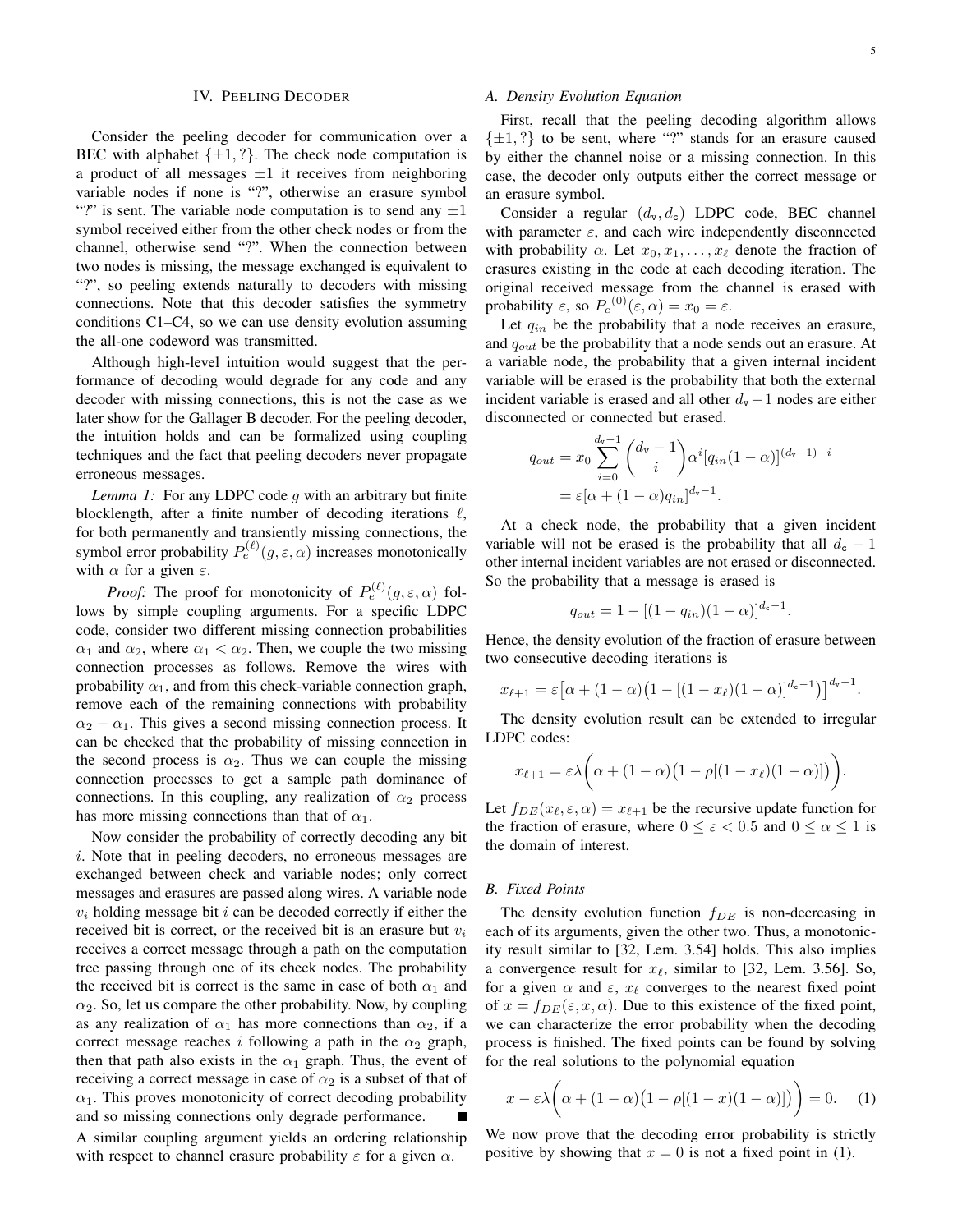*Lemma 2:* For any irregular code ensemble  $C^{\infty}(\lambda, \rho)$ , there exists a  $\delta > 0$ , such that the probability of error  $P_e^{(\infty)}$  satisfies  $P_e^{(\infty)} > \varepsilon \lambda (1 - (1 - \alpha) \rho (1 - \alpha)) > \delta > 0.$ 

*Proof:* Since  $x_{\ell}$  is monotonic, if  $x_0 \leq x_1$  then for any  $\ell$ ,  $x_{\ell+1} \geq x_{\ell} \geq x_{\ell-1}$ . Now, for  $x_0 = 0$ , by substituting this value in  $f_{DE}$ ,

$$
x_1 = f_{DE}(0, \varepsilon, \alpha) = \varepsilon \lambda (1 - (1 - \alpha) \rho (1 - \alpha)) > 0 = x_0.
$$

This implies that  $\lim_{\ell \to \infty} x_{\ell} \ge f_{DE}(0, \epsilon, \alpha)$ , for  $x_0 = 0$ . But, as  $x_{\ell}$  converges to the fixed point nearest to  $x_0$  in the direction of monotonicity,  $x = 0$  is not a fixed point and there is no fixed point in  $(0, f_{DE}(0, \varepsilon, \alpha))$  for any  $\varepsilon, \alpha > 0$ . Thus we have  $P_e^{(\infty)} > 0$ .

Since this lemma shows all fixed points of the density evolution equation are greater than  $\varepsilon \lambda(1-(1-\alpha)\rho(1-\alpha))$ , decoding error probability cannot be taken to zero. But this does not mean that the decoder is not useful. In fact it is always better to use the decoder, even when there are missing connections, rather than just taking corrupted symbols from the channel directly, since the peeling decoder never has incorrect messages. We can see this using the monotonicity of  $f_{DE}(x, \varepsilon, \alpha)$  in each of its arguments, given the other two. For any channel and code,  $x_0 = \varepsilon$ , and it follows from  $f_{DE}$  that  $x_1 = f_{DE}(x_0, \varepsilon \cdot \alpha) \leq \varepsilon$ . Hence  $x_\ell \leq \varepsilon$ , for all  $\ell$ , and  $P_e^{(\infty)} \leq \varepsilon$ . This is in sharp contrast to decoders with computation noise, where decoder output can be strictly worse than channel output [13].

## *C. Performance Analysis*

In the previous section, we developed the recursive function to characterize the final error probability achieved by a peeling decoder with missing wires. Now we want to characterize the performance of such decoders.

For a peeling decoder, when  $\varepsilon = 0$ , the error probability stays at 0 regardless of the quality of the decoder. When  $\alpha = 0$ , it has been shown that there exists decoding threshold on the channel noise  $\varepsilon$ , below which the final error probability can be driven to 0 with the increase of decoding iterations [31]. For the following analysis, we consider the system when  $\varepsilon > 0$ and  $\alpha > 0$ . Ideally, we want the error probability to be driven to 0, but as demonstrated in Lem. 2, this is impossible. Here we use the weaker notion of  $\eta$ -reliability defined in Sec. III-E, where  $\eta$  limits the final decoding error probability  $P_e$ .

Fig. 2 shows the final symbol error rate of decoding a  $C^{\infty}(3, 6)$  LDPC code under peeling decoding with various missing connection probabilities  $\alpha$  over BEC( $\varepsilon$ ). It can be seen that given  $\alpha$ , there exists a threshold in channel noise level where a phase transition in  $P_e$  happens. Fig. 3 illustrates such thresholds with the change of  $\alpha$  under different small  $\eta$ -reliable constraints. An interesting phenomenon to notice in the decoding threshold is that there also exists a phase transition with the change of the decoder missing connection probability  $\alpha$ . With the increase of  $\alpha$ , for a fixed *η*-reliable decoder with missing connections, the decoding threshold first decreases linearly, and then exhibits more rapid decrease before convergence to zero.



Fig. 2. Final symbol error rate of decoding a  $C^{\infty}(3, 6)$  LDPC code under peeling decoding algorithm with various missing connection probability  $\alpha$ over BEC.



Fig. 3. Channel threshold of decoding a  $C^{\infty}(3, 6)$  LDPC code under peeling decoding algorithm over BEC for different given final error  $\eta$ -thresholds.

#### V. GALLAGER A DECODER

Consider a fault-free Gallager A decoder for communication over a BSC. The messages are passed along the edges in the corresponding Tanner graph during decoding. A check node computes the product of incoming variable-to-check node messages  $\{u_{v\to c}\}\$ ; a variable node decides to flip the message from channel  $y_v$  if all of the incoming check-to-variable node messages are  $-y<sub>v</sub>$  [2].

With missing connections, the check node computation is not defined if an input is unknown ("?"). The product computed at the check node is the modulo-2 sum of all incoming messages to ensure that the parity constraints of the code are satisfied. When one of the bits involved in the parity is unknown, that parity check is no longer informative. This is because any bit of a linear code is equally likely to be  $\pm 1$  (as complementing a binary codeword gives a codeword). So, for decoders with missing connections we make a natural adaptation:  $u_{c \to v}$  = "?" if any of the incoming messagesis "?". We also make a natural adaptation for variable node computation:  $-y_v$  is sent if more than one non-erasure check node messages are  $-y_v$ , and  $y_v$  is sent otherwise.

When it comes to Gallager A decoding over BSC, the messages being passed between nodes may carry erroneous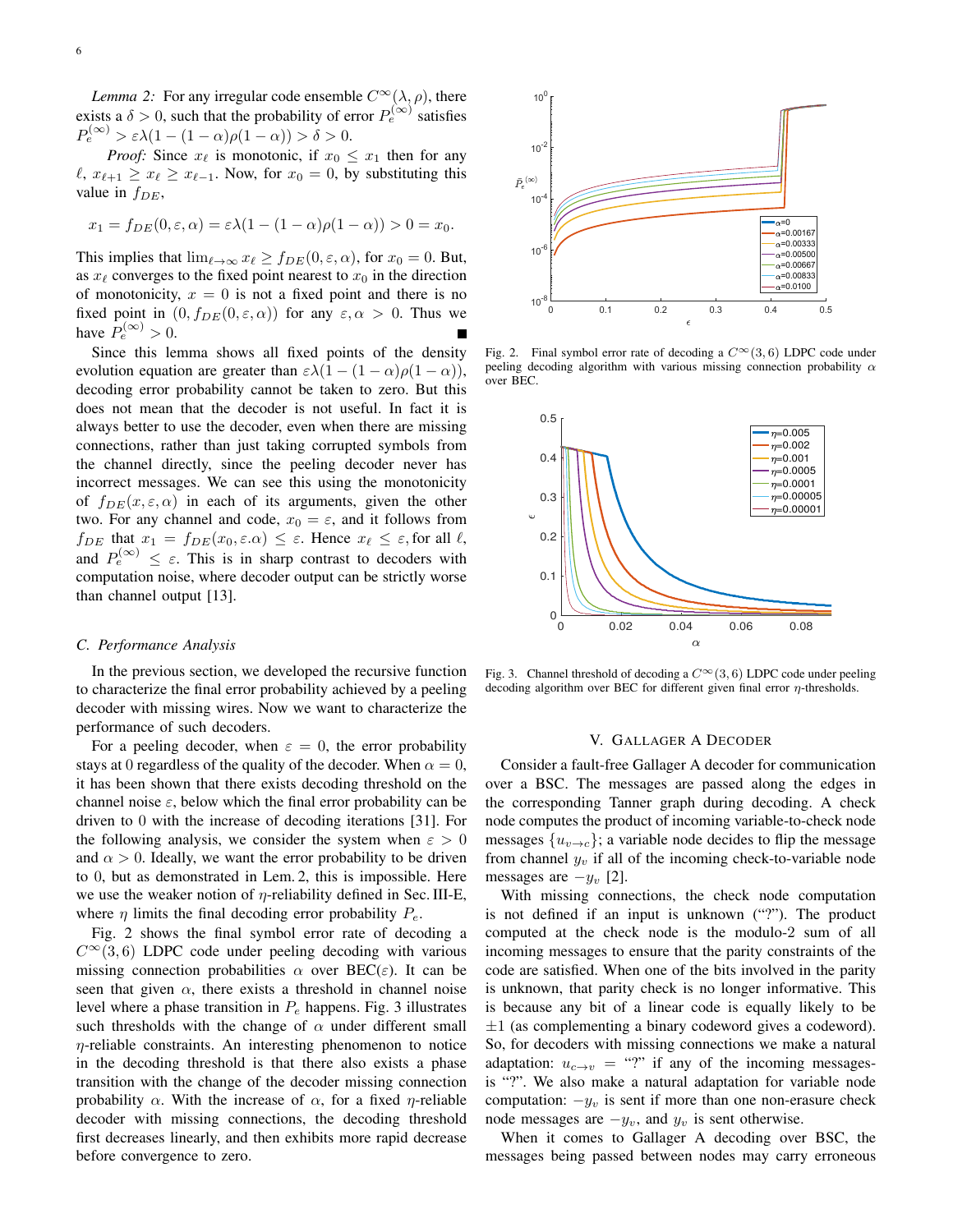information, unlike the peeling decoder, where the messages are either correct or erasure. So, for a sample path realization of channel and missing connections, a missing connection may prevent propagation of erroneous messages. Hence, unlike the peeling decoder, it is not apparent that there exists a stochastic dominance result like Lem. 1 between two different probabilities of missing connections. As fault-free decoding with the Gallager A algorithm satisfies conditions C1–C4, we can restrict analysis to the all-one codeword.

## *A. Density Evolution Equation*

We find the probability for a variable node to compute  $-1$ at iteration  $\ell+1$ , in terms of  $x_{\ell}$ . We consider a regular  $(d_{\mathbf{v}}, d_{\mathbf{c}})$ LDPC code and the adaptation of Gallager A decoding with erasure symbols for missing connections.

First note that since a BSC only outputs  $\pm 1$ , a variable node never computes "?" with the Gallager A adaptation, even though it may receive (due to connection failure or check-node computes "?") or send the erasure symbol "?" (only due to connection failure).

The probability that a check node computation is  $-1$  is:

- $Pr \{ all (d_c 1)$  variable nodes are connected and send odd number of  $-1$ }
- $= (1 \alpha)^{d_c 1} \Pr$  {odd number of  $(d_c 1)$  nodes send  $-1$ }  $=(1-\alpha)^{d_c-1}\frac{(1-(1-2x_\ell)^{d_c-1})}{2}$  $\frac{2x_{\ell}}{2},$

where the last line follows using results from [2, Sec. 4.3]. The probability that a check node computation is  $+1$  is:

Pr {all 
$$
(d_c - 1)
$$
 variable nodes are connected and send even  
number of  $-1$ }  
=  $(1 - \alpha)^{d_c-1}$  Pr{even number of  $(d_c - 1)$  nodes have  $-1$ }  
=  $(1 - \alpha)^{d_c-1} \frac{(1 + (1 - 2x_\ell)^{d_c-1})}{2}$ .

The probability that a check-to-variable message is "?" is the complement of the probability that a check node computes  $\pm 1$ . Define  $p_0$  to be

$$
1 - (1 - \alpha)^{d_c - 1}.
$$
 (2)

Consider a random variable  $V \sim Binomial(d_v - 1, 1 - \alpha)$ with probability mass function  $p_V(v)$ , capturing the distribution of number of check nodes connected to a variable node. Define  $p_{+1}$  and  $p_{-1}$  such that

$$
p_{+1} = (1 - \alpha)^{d_c - 1} \frac{(1 + (1 - 2x_\ell)^{d_c - 1})}{2} \tag{3}
$$

and

$$
p_{-1} = (1 - \alpha)^{d_c - 1} \frac{(1 - (1 - 2x_\ell)^{d_c - 1})}{2}.
$$
 (4)

Now consider  $x_{\ell+1}$ , the error probability at a variable node at the  $(\ell+1)$ th iteration. The fraction of incorrect values held at this variable node is the sum of the probability of two events. The first event is that the message received from the channel is correct, and none of the incoming messages from the connected check nodes is correct, but not all of them are "?", and not only one says different while others are "?". The second event is that the message received from the channel is wrong, and at least one of the incoming messages from the connected check nodes is wrong or at most one check node is correct while all others are "?".

The probability of the first event is:

- $\mathbb{E}_V \left[ (1 \varepsilon) \right] \text{Pr}\{\text{no connected check nodes sends } 1\}$ − Pr{all V connected check nodes send "?"}
- $-\Pr{\text{one check node sends } -1 \text{ while others send "?"} }$

$$
= \sum_{v=1}^{d_v-1} p_V(v)(1-\varepsilon)[(p_{-1}+p_0)^v - p_0^v - p_{-1}p_0^{v-1}].
$$

The probability of the second event is:

- $\mathbb{E}_V \left[ \varepsilon \middle| \text{Pr}\{\text{at least one connected check nodes send } -1 \} \right]$  $+ Pr{all V}$  connected check nodes send "?"}
- $+ Pr\{\text{one check node sends } + 1 \text{ while others send "?"}\}\]$

$$
= \sum_{v=0}^{d_v-1} p_V(v) \varepsilon [1 - (p_{+1} + p_0)^v + p_0^v + p_{+1}p_0^{v-1}].
$$

Let  $x_{\ell+1} = f_{DE}(x_{\ell}, \varepsilon, \alpha)$ , and take the expectation of V according to the binomial distribution to get

$$
x_{\ell+1} = f_{DE}(x_{\ell}, \varepsilon, \alpha)
$$
  
= $\varepsilon \alpha^{d_v-1} + \sum_{v=1}^{d_v-1} {d_v - 1 \choose v} (1 - \alpha)^v \alpha^{(d_v-1-v)}$   

$$
\cdot \left[ (1 - \varepsilon) [(p_{-1} + p_0)^v - p_0^v - p_{-1}p_0^{v-1}] + \varepsilon [1 - (p_{+1} + p_0)^v + p_0^v + p_{+1}p_0^{v-1}] \right].
$$

To extend to irregular LDPC ensembles, we take the average of the check node distribution and get:

$$
p_{+1}^{(irr)} = \rho(1 - \alpha) \frac{1 - \rho(1 - 2x_{\ell})}{2} \text{ and } (5)
$$

$$
p_{-1}^{(irr)} = \rho(1-\alpha) \frac{1+\rho(1-2x_{\ell})}{2}.
$$
\n(6)

The terms in  $f_{DE}(x_\ell, \varepsilon, \alpha)$  have to be averaged over the variable node degree distribution of  $d_v$  with function  $\lambda(\cdot)$ .

## *B. Fixed Points*

It can be seen that  $f_{DE}(x, \varepsilon, \alpha)$  is monotonic in x for a set of given  $\alpha$  and  $\varepsilon$ . Hence, by the same arguments as for peeling decoders, for any initial  $0 \le \varepsilon = x_0 \le 0.5$ ,  $x_\ell$  converges to the nearest fixed point of the density evolution equation. We use  $\tau_1 \leq \tau_2 \leq \tau_3 \leq \cdots$  to denote these fixed points.

Note that for all  $\varepsilon > 0$ ,  $\alpha > 0$ , and  $x_{\ell} = 0$ ,  $f_{DE}(x_{\ell}, \varepsilon, \alpha) =$  $x_{\ell+1} > 0$ . This implies a result similar to Lem. 2 here. With the existence of channel noise and missing wiring, the decoding probability cannot be driven to 0. It is easy to show that for  $\varepsilon =$ 0,  $f_{DE}(x, 0, \alpha)$  has one fixed point at  $\tau_1 = 0$ . We then focus on the case where  $0 < \varepsilon < 0.5$  for the following analysis.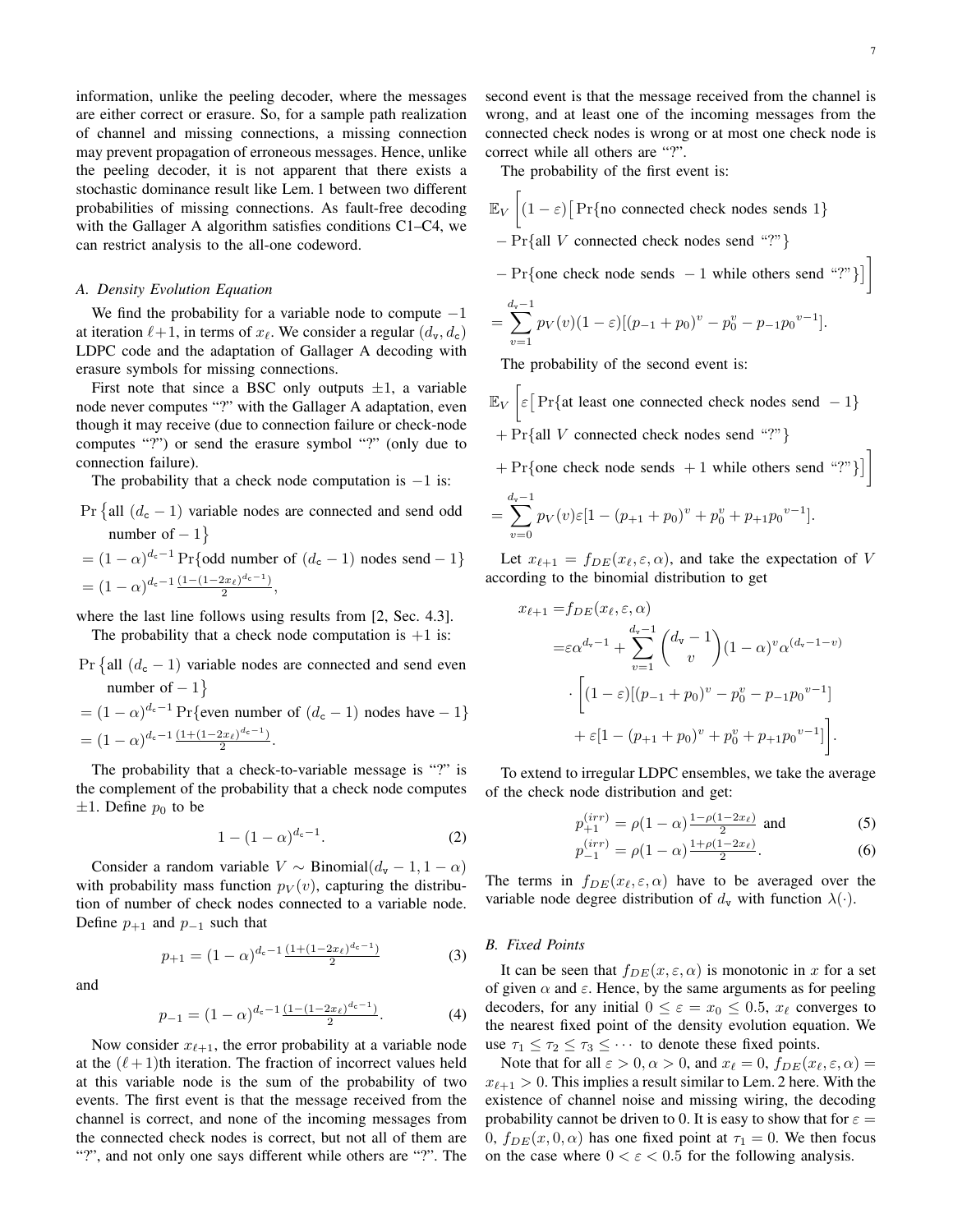



Fig. 4. Decoding a  $C^{\infty}(3, 6)$  regular LDPC code with  $\alpha$ -missing wire Gallager A decoding algorithm over  $BSC(\varepsilon)$ . The useful region where it is beneficial to use decoder is between the curve and  $\alpha$ -axis.

Define  $p^+(x) = (p_{-1} + p_0)^v - p_0^v - p_{-1}p_0^{v-1}$  and  $p^-(x) =$  $1 - (p_{+1} + p_0)^v + p_0^v$ . An analytical expression for the channel threshold is the root  $(\tau_2)$  of the following expression between 0 and 0.5:

$$
x\lambda(\alpha) + \lambda \bigg(p^+(x) - xp^+(x) + xp^-(x)\bigg) = x.
$$

The solid line in Fig. 4 shows the useful region of decoding for a  $(3, 6)$  regular LDPC code with missing connections, which is between  $\tau_1$  and  $\tau_2$  due to the monotonicity of function  $f_{DE}$ . Compared to [13, Fig. 2] where computation at each node is noisy with probability  $\alpha$ , the useful region of a decoder with missing connection is larger. In this case, decoders with missing connections outperform those with noisy computation. At any node, if the corresponding incoming message is missing rather than noisy with probability  $\alpha$ , the node is more likely to send a correct message than an erroneous one.

### *C. Performance Analysis*

Fig. 5 shows  $\eta$ -thresholds for communication over BSC( $\varepsilon$ ) with a Gallager A decoder with missing connections. Recall that for a  $(3, 6)$  regular LDPC code with a fault-free Gallager A decoder, the threshold is roughly 0.039 [34]. Note that  $P_e$ can be driven to a fairly small number even with missing wires. Decoding is robust to missing connection defects, though less than the peeling decoder over BEC.

As observed in Fig. 5, a phase transition of the decoding threshold  $\varepsilon$  with the change of missing connection probability  $\alpha$  noticed in the peeling decoder also exists here. In contrast to classic settings, there may be degree-one nodes in decoding graphs due to the random missing connections. Hence, a tiebreaker at a variable node is necessary when the only incoming message from a check node is different from the received message from the channel. Since the channel message is more reliable than internal messages when there are missing connections in the decoder, we choose not to flip the channel message when the only incoming non-erasure message is the opposite. With this minor twist, the decoder useful region increases significantly, as shown in Fig. 4, where the dotted



Fig. 5.  $\eta$ -thresholds for decoding a  $C^{\infty}(3, 6)$  regular LDPC code with  $\alpha$ -missing wire Gallager A decoding algorithm over BSC( $\varepsilon$ ).

line shows the useful region of the decoder without the tiebreaker for degree-one case, choosing to flip the channel symbol when all incoming non-erasure messages are different from the channel symbol.

#### VI. GALLAGER B DECODER

Gallager B decoders are usually more robust than Gallager A decoders without missing connections [18], so we modify the Gallager B algorithm by introducing erasure symbols for missing connections. In the Gallager B decoder, a check node performs the same operation with incoming variable-to-check node messages as Gallager A in Sec. V, sending an unknown symbol "?" if one of the incoming messages is from a disconnected node. At a variable node however, instead of flipping the current value  $u$  only when all the incoming messages from connected nodes say  $-u$ , a variable node in the Gallager B decoder decides to correct the current value  $u$  when there are more than b number of incoming messages that are  $-u$ . This threshold can be iteration-specific to reach optimality. Here, we fix the majority criterion,  $b^* = \lfloor (d_v + 1)/2 \rfloor$ , in all iterations because this threshold results in small error probability independent of iteration number in fault-free Gallager B work [35, Sec. 5]. We also choose  $b^*$  based on the designed code without counting the number of actually connected nodes for simplicity, and it is verified numerically that there is no significant difference in performance.

Similar to the Gallager A model developed in Sec. V, the codeword symmetry conditions C1–C4 are all satisfied in invoking Prop. 1.

#### *A. Density Evolution Equation*

The density evolution equation for the Gallager B decoder is similar to Gallager A. Consider a regular  $(d_v, d_c)$  LDPC code and all-one codeword transmitted over BSC. At iteration  $\ell$ , the probability of a check-to-variable message is "?",  $+1$ or  $-1$  with probabilities  $p_0$ ,  $p_{+1}$  and  $p_{-1}$ , respectively, which have the same expressions as in Sec. V.

Now consider  $x_{\ell+1}$ , the error probability at a variable node at the  $(\ell+1)$ th iteration. The fraction of incorrect values held at this variable node is the sum of the probability of two events. The first event is that the message received from the channel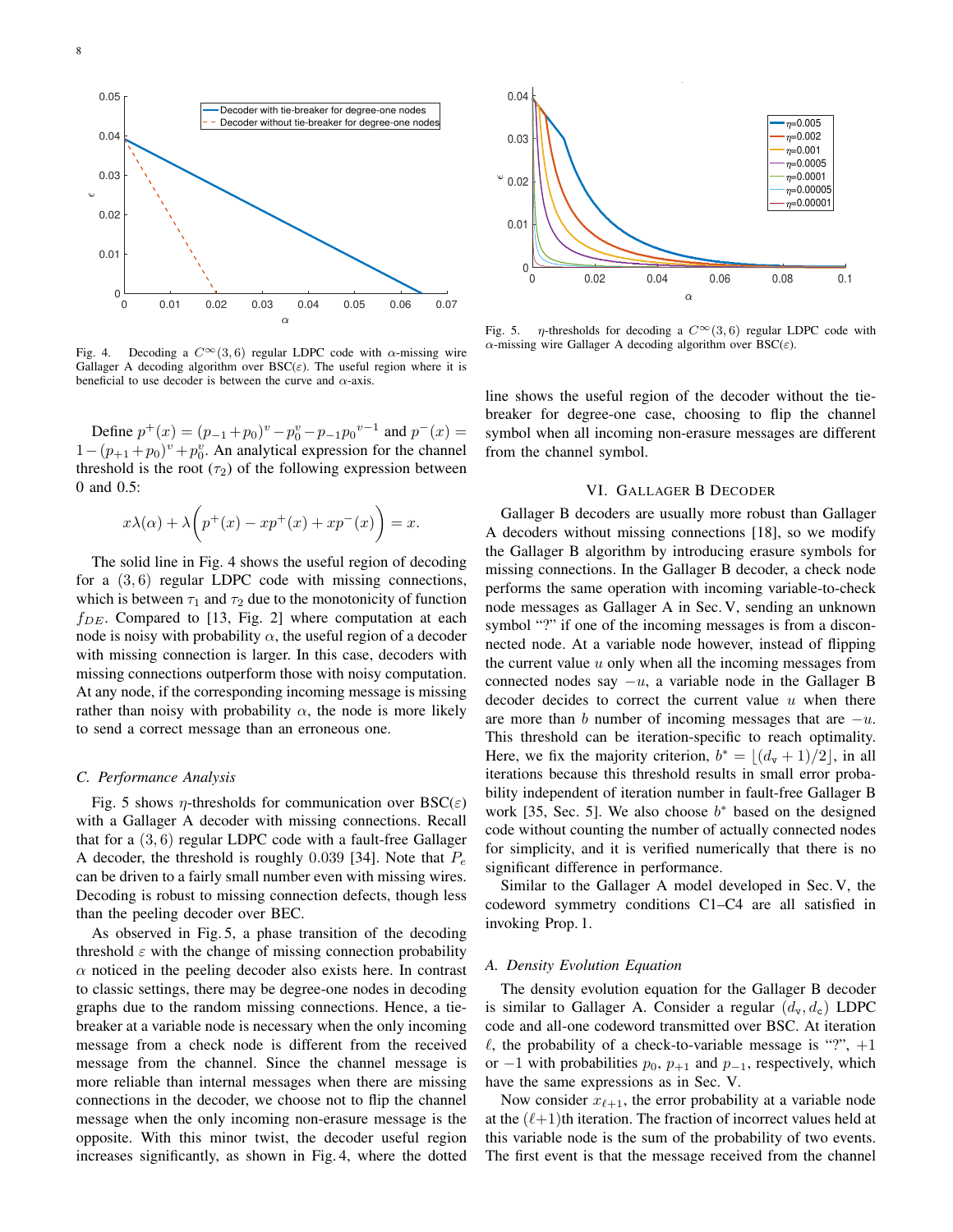is correct, and at least  $b = |(d_{\rm v} + 1)/2|$  check nodes are connected and send incorrect messages. The second event is that the message received from the channel is wrong, and at most  $b - 1 = |(d_{\rm v} - 1)/2|$  of the incoming messages from the check nodes are correct. Consider a random variable  $V \sim$ Binomial( $d_v$ −1, 1− $\alpha$ ) capturing the distribution of the number of check nodes connected to a variable node.

The probability of the first event is:

$$
\mathbb{E}_V \left[ (1 - \varepsilon) \Pr\{\text{at least } b \text{ check nodes are connected} \text{ and send } -1 \} \right]
$$
  
= 
$$
\sum_{v=b}^{d_v-1} p_V(v) (1 - \varepsilon) p_{-1}{}^v (1 - p_{-1})^{d_v - 1 - v}.
$$

The probability of the second event is:

$$
\mathbb{E}_V \left[ \varepsilon \Pr\{\text{at most } (b-1) \text{ check nodes send } + 1\} \right]
$$
  
=  $\mathbb{E}_V \left[ \varepsilon [1 - \Pr\{\text{at least } b \text{ check nodes are connected} \text{ and send } + 1\}]\right]$   
=  $\sum_{v=1}^{d_v - 1} p_V(v) \varepsilon [1 - p_{+1}^v (1 - p_{+1})^{d_v - 1 - v}].$ 

Taking the expectation of V according to the binomial distribution, we have

$$
x_{\ell+1} = \sum_{v=b}^{d_v-1} {d_v-1 \choose v} (1-\alpha)^v \alpha^{(d_v-1-v)} \left[ (1-\varepsilon)[p_{-1}^v \right. \\ \left. \qquad \qquad \cdot (1-p_{-1})^{d_v-1-v} \right] + \varepsilon [1-p_{+1}^v (1-p_{+1})^{d_v-1-v}] \Bigg].
$$

The density evolution equation can also be extended to irregular LDPC codes, with changes in parameters  $b(x)$  =  $\lfloor (\lambda(x) + 1)/2 \rfloor$ ,  $p_{+1}^{(irr)}$ , and  $p_{-1}^{(irr)}$  defined in expressions (5) and (6).

### *B. Performance Analysis*

 $v=b$ 

We carry out detailed performance characterization of a Gallager B decoder with missing connections and show that such a decoder is indeed more robust to missing connections than Gallager A.

Note when variable node degree  $d_v = 3$  for a regular LDPC code, a fault-free Gallager B decoder with the defined threshold  $b = \lfloor (d_{\text{v}} + 1)/2 \rfloor$  is equivalent to a fault-free Gallager A decoder. However, due to the modification the of Gallager A decoder to keep the received channel message when there exists only one incoming message, in the case of missing connections, these two decoders behave differently for decoding a  $C^{\infty}(3, 6)$  regular LDPC code.

One interesting phenomenon shown in Fig. 6 is that decoding thresholds first increase with increasing decoder missing connection probability. This error enhancement phenomenon is introduced by the missing connections, essentially resulting in a change of choice for threshold  $b$  in each iteration to achieve a lower error rate. This SF phenomenon demonstrates that optimization of degree distribution and threshold  $b$  in each iteration can be utilized to combat missing connections. A similar SF result shows that the errors introduced in estimating



Fig. 6.  $\eta$ -thresholds for decoding a  $C^{\infty}(3, 6)$  regular LDPC code with  $\alpha$ -missing wire Gallager B decoding algorithm over BSC( $\varepsilon$ ).

Markov random field models can be partially canceled and benefit end-to-end inference performance [36]. SF effects due to noise in computational elements, rather than graphical model structure errors as here, have been observed in [27], [29], [37] and later specifically in LDPC decoders [23], [25].

## VII. MOVING TOWARDS PRACTICE

Though performance analysis of LDPC decoders with missing connections using density evolution is an important topic in coding theory, our eventual goal is to use analytical understanding for practical system design.

Towards this end, we first briefly discuss how one can use DE analysis to study sensitivity of codes and decoders, so as to give insight into resource allocation over the entire telecommunications system. In particular we ask whether more resources should be spent in manufacturing or in operation. Second, as DE analysis is an asymptotic approximation of practical finite-length codes, we also perform simulations to understand how well the asymptotics describe finite-length code performance. Finally we note that increasing the accuracy of semiconductor fabrication by just a small amount requires a significant increase in manufacturing cost (which already takes tens of billions of dollars to build facilities, and limits growth of the industry). As such, we perform preliminary manufacturing yield analysis to show potential industrial impact. For brevity, this section is largely restricted to Gallager A.

### *A. Decoder Sensitivity*

Should the industry invest more resources in operating good communication channels or in manufacturing better receiver hardware?

Taking derivatives of the density evolution function  $x_{\ell+1} =$  $f_{DE}(x_l, \varepsilon, \alpha)$  with respect to  $\varepsilon$  and  $\alpha$  and evaluating at  $\overline{P_e^{(\infty)}} = x_\ell = x_{\ell+1}$ , we find the impact of channel noise level and missing connection probability on the final error rate.

$$
\begin{split} \bar{P_e}^{(\infty)}(\varepsilon,\alpha) &= \varepsilon \lambda(\alpha) + \lambda \left( (1-\varepsilon) p^+ (\bar{P_e}^{(\infty)}(\varepsilon,\alpha)) \right. \\ &\left. + \varepsilon p^- (\bar{P_e}^{(\infty)}(\varepsilon,\alpha)) \right). \end{split}
$$

Denote

$$
g(x) = (1 - \varepsilon)p^{+}(x(\varepsilon, \alpha)) + \varepsilon p^{-}(x(\varepsilon, \alpha)).
$$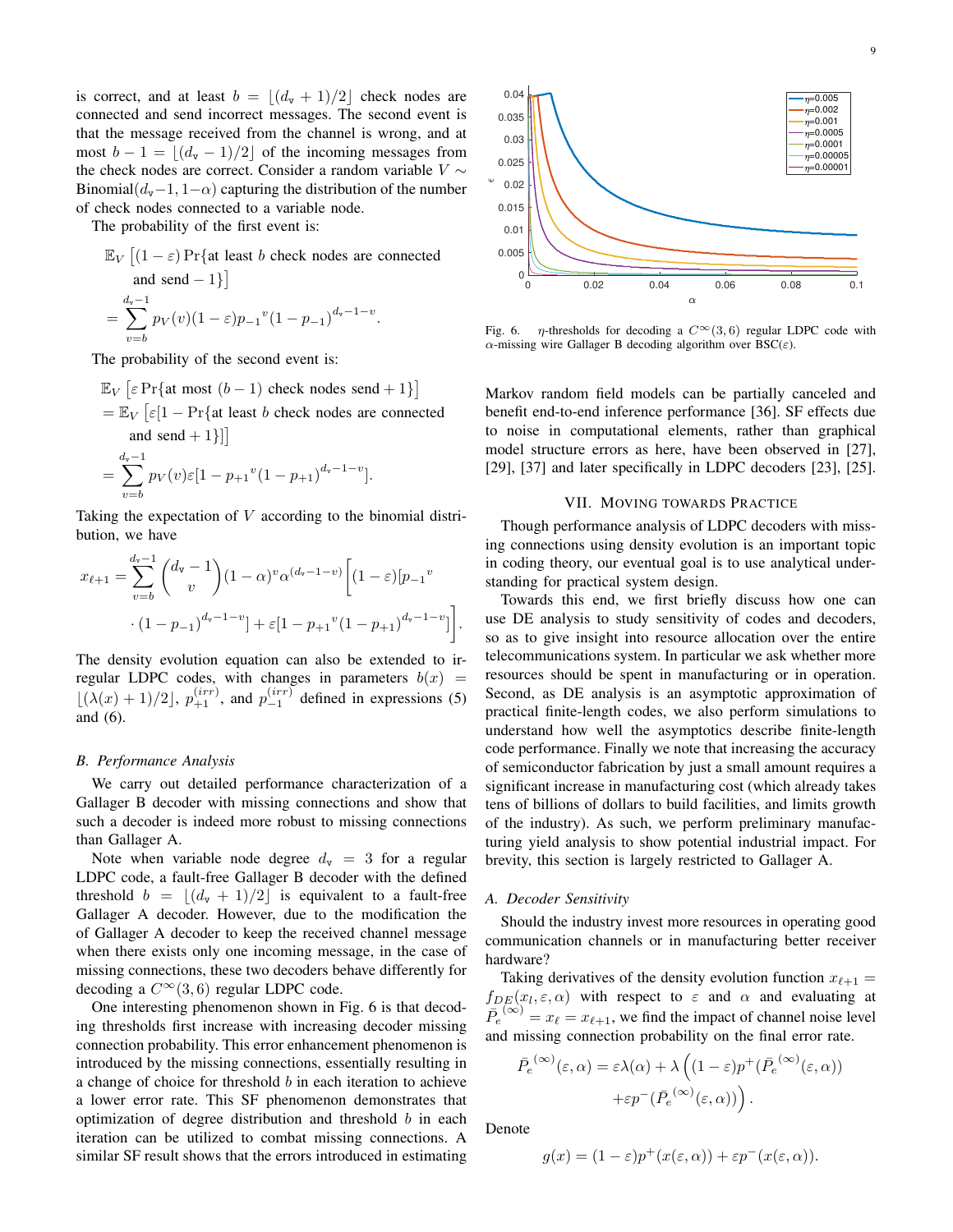

Fig. 7. Comparison between the derivative of  $\overline{P}_e^{(\infty)}(\varepsilon,\alpha)$  with respect to  $\varepsilon$  and  $\alpha$  of decoding a  $C^{\infty}(3, 6)$  regular LDPC code with α-missing wire Gallager A decoding algorithm over  $BSC(\varepsilon)$ , when  $\varepsilon$  and  $\alpha$  are at the boundary of decoder useful region.

Take partial derivatives of each side with respect to  $\varepsilon$ :

$$
\frac{\partial x(\varepsilon,\alpha)}{\partial \varepsilon} = \lambda(\alpha) + \frac{\partial \lambda(g(x(\varepsilon,\alpha)))}{\partial x(\varepsilon,\alpha)} \frac{\partial x(\varepsilon,\alpha)}{\partial \varepsilon} + \frac{\partial \lambda(g(x(\varepsilon,\alpha)))}{\partial \varepsilon}
$$

$$
= \frac{\lambda(\alpha) + \frac{\partial \lambda(g(x(\varepsilon,\alpha)))}{\partial \varepsilon}}{1 - \frac{\partial \lambda(g(x(\varepsilon,\alpha)))}{\partial x(\varepsilon,\alpha)}}.
$$

Similarly,

$$
\frac{\partial x(\varepsilon,\alpha)}{\partial \alpha} = \varepsilon \frac{\partial \lambda(\alpha)}{\partial \alpha} + \frac{\partial \lambda(g(x(\varepsilon,\alpha)))}{\partial x(\varepsilon,\alpha)} \frac{\partial x(\varepsilon,\alpha)}{\partial \alpha} + \frac{\partial \lambda(g(x(\varepsilon,\alpha)))}{\partial \alpha}
$$

$$
= \frac{\varepsilon \frac{\partial \lambda(\alpha)}{\partial \alpha} + \frac{\partial \lambda(g(x(\varepsilon,\alpha)))}{\partial \alpha}}{1 - \frac{\partial \lambda(g(x(\varepsilon,\alpha)))}{\partial x(\varepsilon,\alpha)}}.
$$

Fig. 7 illustrates the ratio of the derivative of  $\bar{P}_e^{(\infty)}(\varepsilon, \alpha)$ with respect to  $\varepsilon$  and  $\alpha$ , when  $\alpha$  and  $\varepsilon$  are at the boundary of useful region depicted in Fig. 5:

$$
\frac{\partial \bar{P_e}^{(\infty)}(\varepsilon,\alpha)}{\partial \varepsilon} \bigg/ \frac{\partial \bar{P_e}^{(\infty)}(\varepsilon,\alpha)}{\partial \alpha}.
$$

Different from our intuition, both derivate values are negative at the boundary of the useful region. Recall the linear relationship of  $\varepsilon$  and  $\alpha$  at the boundary of the useful region; with the increase of  $\alpha$ ,  $\varepsilon$  has to decrease in order to stay in the useful region, resulting in the decrease in  $\overline{P}_e^{(\infty)}(\varepsilon,\alpha)$ .

When operating at the edge of the useful region, as we can see in Fig. 7, it is advantageous to put resources into circuit manufacturing up to an  $\alpha$  value of roughly 0.03 where the curve crosses the equal-ratio point, whereas it is advantageous to put resources into the channel thereafter. Thus aiming for manufacturing that achieves such a crossover point  $\alpha$  may be an appropriate resource allocation strategy.

#### *B. Finite-Length Simulation*

We simulate finite-length systems having decoders with either transiently or permanently missing connections, to demonstrate performance is comparable in the two settings and predicted by density evolution. For (3, 6)-regular LDPC codes with blocklength  $n = 498, 1002,$  and 1998 drawn at random from the code ensemble using socket-switching, we



Fig. 8.  $P_e$  of decoding (3,6) LDPC code with finite block-length under Gallager A decoding algorithm over BSC with permanently and transiently missing connection probability  $\alpha = 0.02$ .

randomly simulate decoding performance with connections either permanently removed before the decoding starts or transiently removed during each decoding iteration for various sets of  $(\varepsilon, \alpha)$ . For each trial, decoding is performed for more than 30 iterations (error probability usually convergences within 10 iterations in fault-free decoding). For each channel noise level and missing connection probability, the decoding error probability is averaged over 100 randomly selected code realizations and missing connection realizations.

As Fig. 8 illustrates, the performance of finite-length codes resembles the asymptotic performance of codes. As expected, below the decoding threshold, the symbol error rates of finitelength codes are higher than asymptotic performance. For fault-free decoders with channel noise below threshold, the asymptotic symbol error rate is 0, whereas in the case of finitelength codes  $P_e$  increases smoothly with increasing  $\varepsilon$  [38]. Similar to fault-free decoders for finite-length codes, decoders with missing connections show a similar trend of increasing  $P_e$ . Further, notice that the performances of transiently and permanently missing connection cases are close to one another. We chose  $\alpha = 0.02$  because it is within the defective interconnect range of 1–15% [7]; see also Sec. VII-A. Different from [38], we do not expurgate codes with small stopping sets. Also recall from Thm. 1 that the concentration of the individual performance around the ensemble average is exponential in blocklength and the concentration happens more slowly in the case of missing connections compared to fault-free decoders. Hence, there is more numerical variation in the simulation results at all blocklengths, especially for small  $n$ . Nevertheless, simulations show that the asymptotic analysis of decoders with missing connections has practical significance.

#### *C. Semiconductor Manufacturing Yield Analysis*

By understanding the computational purpose of circuits (here decoding) it is often possible to raise effective manufacturing yield above the raw yield where all components must be fault-free [39], [40]. To demonstrate that the effective yield of LDPC decoder circuits increases by allowing missing connection probability  $\alpha$  that still guarantees decoding performance  $\eta$ , we apply the error-tolerant methodology [39],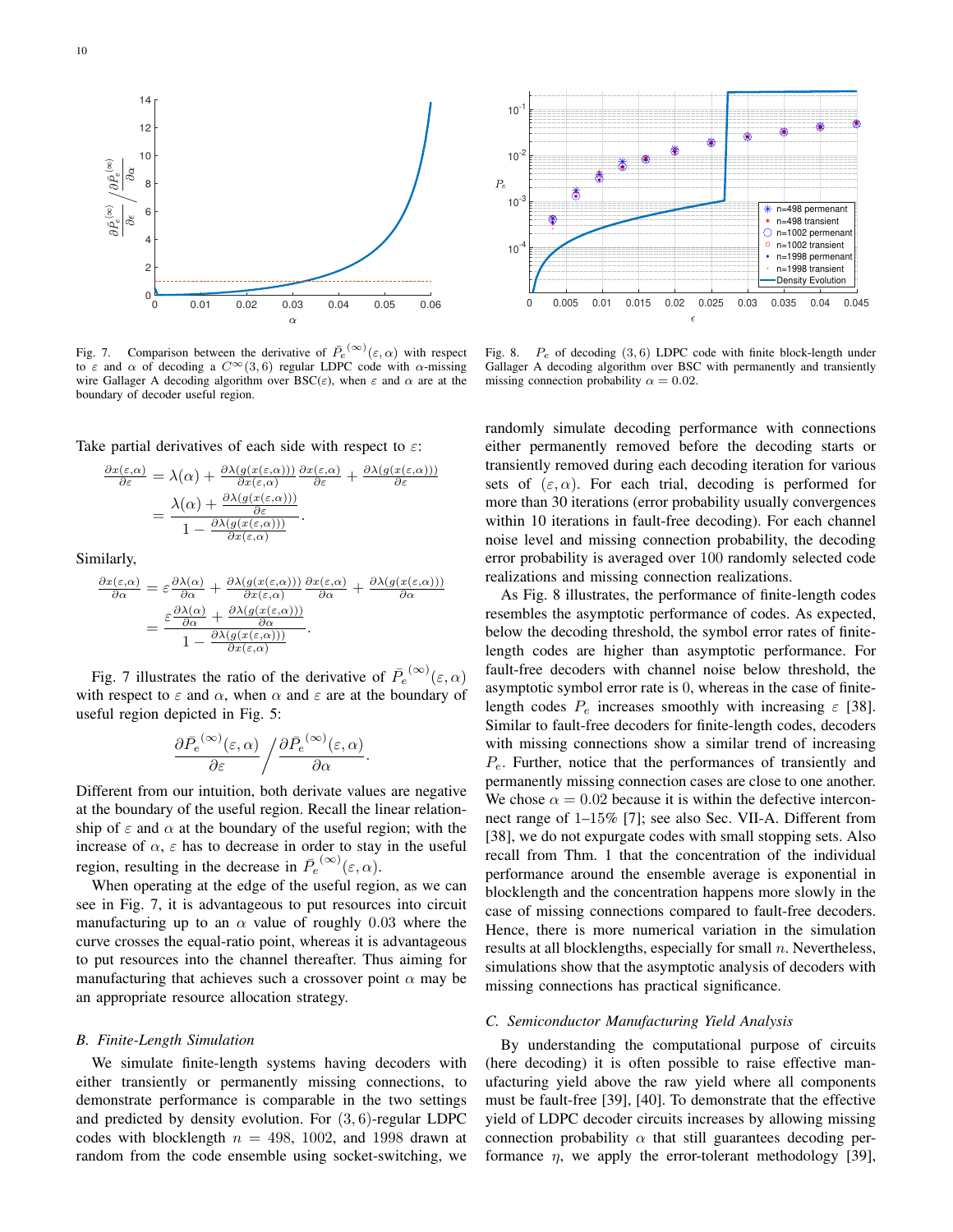[40]. Threshold testing in [39] accepts a chip when the chip's performance passes a specified threshold; the increase in effective yield is the amount of chips with defects but still meeting the performance requirement. For decoders with missing connections, this threshold is the maximum symbol error rate  $\eta$ . We want to find the highest missing connection probability  $\alpha_{max}(G^n, \varepsilon, \eta)$  such that for every decoder with  $\alpha \leq \alpha_{max}$ , the resulting  $P_e$  is under the target error rate  $\eta$  for a given code ensemble  $G<sup>n</sup>$  and channel quality  $\varepsilon$ .

Let  $\phi(\alpha)$  be the yield factor, the expected percentage of decoders with missing connection probability  $\alpha$ , and  $p(\alpha)$  be the probability that the circuit has defect density  $\alpha$ , often taken as an exponential distribution [40]. Then the effective yield is:

$$
Y = \int_0^{\alpha_{max}(G^n, \varepsilon, \eta)} p(\alpha) \phi(\alpha) d\alpha.
$$

For the  $\mathcal{C}^{\infty}(3,6)$  LDPC code ensemble and  $\eta = 10^{-5}$ , for a large range of possible channel values  $\varepsilon$ , Fig. 3 shows us that  $\alpha_{max} = 0.01$  is more than sufficient for the case of peeling decoder under BEC. It is straightforward to see that, compared to the yield of the fault-free case  $Y_0 = p(0)\phi(0)$ , allowing some error-tolerance in manufacturing may increase effective yield significantly. For the exponential distribution function, the absolute increase in yield is linear in  $\alpha_{max}$  [40]:

$$
\Delta Y = Y - Y_0 = \alpha_{max} \frac{D_0 A}{(1 + AD_0)^2},
$$

where  $D_0$  is the defect density (average number of defects per unit of chip area), and A is the chip area. Likewise the fractional increase in yield, is:

$$
\Delta Y/Y_0 = \frac{Y - Y_0}{Y_0} = \alpha_{max} \frac{D_0 A}{1 + AD_0}.
$$

As shown in the previous sections, a small defect rate  $\alpha$  does not degrade the performance too much. However, as reported in the semiconductor manufacturing industry, a 1% reduction in yield can result in a 12% reduction in profit [41], [42]. Hence even allowing a small probability of defects  $\alpha$  can save a significant amount of wastage and cost without much change in performance.

#### VIII. CONCLUSION

This paper investigated the performance of message-passing decoders with transiently and permanently missing connections that might be caused by process variation in manufacturing or timing errors in intra-chip communications (or both). We derived density evolution equations to characterize the error probability in the peeling decoder over the BEC and modifications of the Gallager A and Gallager B decoders over the BSC, using erasure symbols to represent missing connections. Although the error probability cannot be driven to 0 in the presence of missing connections, it can be suppressed to a small value  $\eta$  when the channel noise level is under a certain decoding threshold  $\varepsilon^*$ . That is,  $\eta$ -reliable communication is possible with faulty decoders with missing connections. In a sense, even when the encoder and decoder speak different languages, the result is not catastrophic. A novel structural stochastic facilitation is also observed in Gallager B decoders with missing connections.

Future work involves considering not just decoders with missing connections, but also miswired and noisy decoders. One may also design new decoder architectures to ensure reliable communication even with miswiring; for example, horizontal connections, a crucial structure in the cortex contributing to the filling in of missing parts in visual images [43, Ch. 8.33], can be added to decoder designs. Code optimization and new decoding algorithms can also be utilized to take advantage of the stochastic facilitation effect.

## ACKNOWLEDGMENT

The authors thank A. Patil and N. R. Shanbhag for discussions on nanoscale circuits, anonymous reviewers for helpful comments, and A. C. Singer and J. Cowan for encouragement.

# APPENDIX A PROBABILITY THEORY DEFINITIONS

Before diving into the proof of Thm. 1, some probability theory definitions and the Hoeffding-Azuma inequality are reviewed here. Consider a space  $(\Omega, \mathcal{F})$ , where  $\Omega$  is a sample space, and a  $\sigma$ -algebra F contains subsets of  $\Omega$ . A random variable  $Z$  is an  $\mathcal F$ -measurable function from a probability space into the real number. If there is a collection  $(Z_{\gamma}|\gamma \in C)$ of random variables  $Z_{\gamma} : \Omega \to \mathbb{R}$ , then

$$
\mathcal{Z} = \sigma(Z_{\gamma} | \gamma \in C)
$$

is defined to be the smallest  $\sigma$ -algebra  $\mathcal Z$  on  $\Omega$  such that each map  $(Z_{\gamma}|\gamma \in C)$  is  $\mathcal{Z}$ -measurable.

*Definition 1 (Filtration):* Let  $\{\mathcal{F}_i\}$  be a sequence of  $\sigma$ algebras with respect to the same sample space  $\Omega$ . These  $\mathcal{F}_i$ are said to form a *filtration* if  $\mathcal{F}_0 \subseteq \mathcal{F}_1 \subseteq \cdots$  are ordered by refinement in the sense that each subset of  $\Omega$  in  $\mathcal{F}_i$  is also in  $\mathcal{F}_j$  for  $i \leq j$ . Also  $\mathcal{F}_0 = \{\emptyset, \Omega\}.$ 

The conditional expectation of a random variable  $Z$  given a  $\sigma$ -algebra  $\mathcal F$  is a random variable denoted by  $E[Z|\mathcal F]$ .

*Definition 2 (Martingale):* Let  $\mathcal{F}_0 \subseteq \mathcal{F}_1 \subseteq \cdots$  be a filtration on  $\Omega$  and let  $Z_0, Z_1, \ldots$  be a sequence of random variables on  $\Omega$  such that  $Z_i$  is  $\mathcal{F}_i$ -measurable. Then  $Z_0, Z_1, \ldots$ is a *Martingale* with respect to the filtration  $\mathcal{F}_0 \subseteq \mathcal{F}_1 \subseteq \cdots$ if  $E[Z_i|\mathcal{F}_{i-1}] = Z_{i-1}.$ 

*Definition 3 (Doob's Martingale):* Let  $\mathcal{F}_0 \subseteq \mathcal{F}_1 \subseteq \cdots$  be a filtration on  $\Omega$  and let Z be a random variable on  $\Omega$ . Then the sequence of random variables  $Z_0, Z_1, \ldots$  such that  $Z_i =$  $E[Z|\mathcal{F}_i]$  is a Doob's Martingale.

*Lemma 3 (Hoeffding-Azuma Inequality [31], [44], [45]):* Let  $Z_0, Z_1, \ldots$  be a Martingale with respect to the filtration  $\mathcal{F}_0 \subseteq \mathcal{F}_1 \subseteq \cdots$  such that for each  $i > 0$ , the following bounded difference condition is satisfied

$$
|Z_i - Z_{i-1}| \leq \alpha_i, \, \alpha_i \in [0, \infty).
$$

Then for all  $n > 0$  and any  $\xi > 0$ ,

$$
\Pr\left[|Z_n - Z_0| \ge \xi\right] \le 2 \exp\left(-\frac{\xi^2}{2\sum_{k=1}^n \alpha_k^2}\right).
$$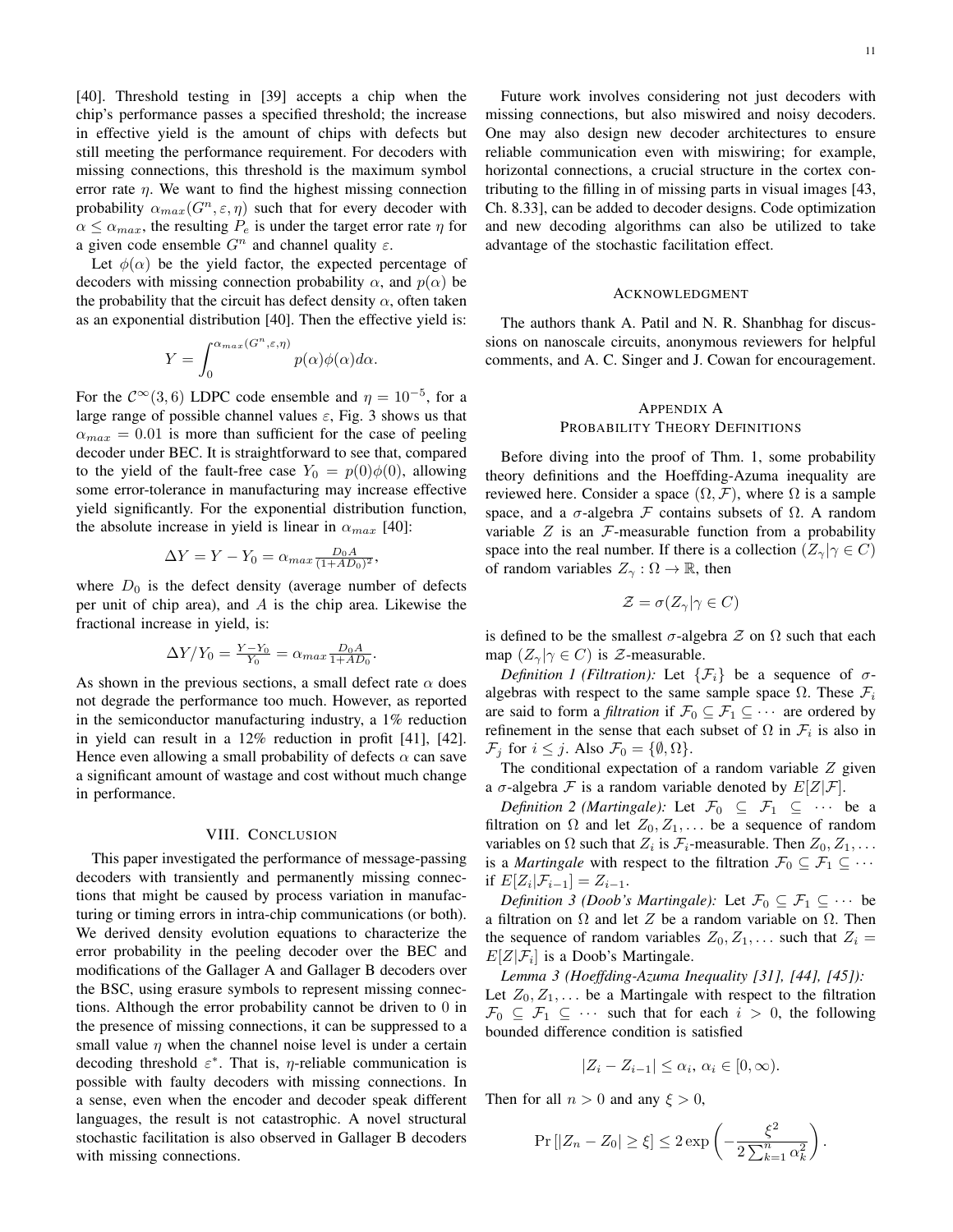## APPENDIX B

#### CONCENTRATION: PERMANENTLY MISSING CONNECTIONS

The proof of Thm. 1 is an extension from and largely identical to [13, Thm. 2], [31, Thm. 2], or [32, Thm. 4.94]. We want to construct a Doob's Martingale with respect to the fraction of error held on each edge during the random revealing process and to show that the difference of the object of interest between each iteration is bounded by a number not related to the number of iterations.

Recall Z denotes the number of incorrect values held at the end of the *l*<sup>th</sup> iteration for a specific  $(g, y, w) \in \Omega$ , where g is a specific bipartite Tanner graph to represent the choice of LDPC code with variable node degree  $d_v$  and check node degree  $d_c$ ,  $y$  is a specific input to the decoder,  $w$  is a particular realization of the decoder with missing wires, and  $\Omega$  is the sample space. Let  $\equiv_i$ ,  $0 \le i \le m$  be a sequence of equivalence relations on  $Ω$  ordered by refinement, such that  $(g', y', w') \equiv_i (g'', y'', w'')$ implies  $(g', y', w') \equiv_{i=1} (g'', y'', w'')$ . The equivalence relations define equivalence classes by partial equalities such that  $(g', y', w', u') \equiv_i (g'', y'', w'', u'')$  *if and only if the* realizations of random quantities revealed in the first  $i$  steps for both pairs is the same.

Next we use the technique of exposing the edges in the decoding graph in sequence. The first case is when wires are permanently missing. Note that even with positive probability of missing connections  $\alpha$ , for a specific code realization, the number of potentially connected edges can be at most  $nd_{v}$ . Hence, we expose at most  $nd_v$  edges one at a time. At step  $i \leq nd_{\nu}$ , we expose the particular check node socket that is connected to the ith variable node socket. Next, in the following *n* steps, we expose the received values  $y_i$  from the channel one at a time. At the end of the  $n(d_v + 1)$  steps, the decoder missing wire probability is also realized, since the defect is permanent. Then we have  $(g', y', w') \equiv_i (g'', y'', w'')$ if and only if the information revealed in the first  $i$  steps for both pairs is the same.

Now, define  $Z_0, Z_1, ..., Z_m$  by

$$
Z_i(g, y, w) = E[Z(g', y', w')|(g', y', w') \equiv_i (g, y, w)],
$$

where  $Z_0 = E[Z]$  and  $Z_m = Z$ . By construction,  $Z_0, Z_1, ..., Z_m$  is a Doob's Martingale. We then use Lem. 3 to give bounds on

$$
Pr[|Z - E[Z]| > nd_v \varepsilon/2] = Pr[|Z_m - Z_0| > nd_v \varepsilon/2].
$$

To use Azuma's inequality, we first need to prove that for each consecutive member in the sequence  $Z_0, Z_1, ..., Z_m$ , the difference is bounded:

$$
|Z_{i+1}(g, y, w) - Z_i(g, y, w)| \le \delta_i, i = 0, 1, ..., m - 1
$$

where  $\delta_i$  depends on  $d_{\mathbf{v}}, d_{\mathbf{c}}$ , and  $\ell$ .

It was shown in [31] that for the fault-free decoder without any missing wire, when edges are exposed,

$$
|Z_{i+1}(g,y,w)-Z_i(g,y,w)|\leq 8(d_vd_c)^{\ell}, 0\leq i\leq nd_v.
$$

In our case when there exist permanently missing connections, the difference when exposing edges is that the number of edges existing is smaller, and bounded by  $nd_{\mathbf{v}}$ . The expected number

of edges left is  $nd_{\rm v}(1-\alpha)$ . The bound established above still holds with a change of the steps number:

$$
|Z_{i+1}(g,y,w)-Z_i(g,y,w)|\leq 8(d_vd_c)^{\ell}, 0\leq i\leq nd_v.
$$

It was also shown that when channel outputs are revealed, the difference in each element in the sequence is bounded by

$$
|Z_{i+1}(g, y, w) - Z_i(g, y, w)| \le 2(d_v d_c)^{\ell},
$$

where  $nd_v \le i \le n(d_v + 1)$  in the case where some wires are permanently missing. Then the theorem follows from applying Azuma's inequality to the Martingale constructed.

#### APPENDIX C

# CONCENTRATION: TRANSIENTLY MISSING CONNECTIONS

The second case is when wires are transiently missing at each decoding iteration. The Martingale is constructed differently. Instead of exposing edges, at  $\ell$  iterations, we sequentially expose the realization of edges at different iterations. Since each edge is missing independently from others with probability  $\alpha$ , only sockets whose nodes are connected through these edges are affected. In each iteration, there are two realizations for each edge (present or missing), then for all previous  $\ell$  iterations, the total number affected edges is bounded by  $2(2d_{\rm v}d_{\rm c})^{\ell}$ . With symmetry of switching node sockets:

$$
|Z_{i+1}(g, y, w) - Z_i(g, y, w)| \le 8(2d_{\mathbf{v}}d_{\mathbf{c}})^{\ell}
$$

where  $n(d_v + 1) \leq i \leq m$ .

Hence, in the transiently missing wire case, the bounded difference  $\delta_i = 8(2d_{\rm v}d_{\rm c})^{\ell}$ . The theorem follows from applying Azuma's inequality to the Martingale constructed.

#### **REFERENCES**

- [1] L. Chang, A. Chatterjee, and L. R. Varshney, "LDPC decoders with missing connections," in *Proc. 2016 IEEE Int. Symp. Inf. Theory*, Jul. 2016, pp. 1576–1580.
- [2] R. G. Gallager, *Low-Density Parity-Check Codes*. Cambridge, MA: MIT Press, 1963.
- [3] A. A. Al-Yamani, S. Ramsundar, and D. K. Pradhan, "A defect tolerance scheme for nanotechnology circuits," *IEEE Trans. Circuits Syst. I*, vol. 54, no. 11, pp. 2402–2409, Nov. 2007.
- [4] S.-L. Jeng, J.-C. Lu, and K. Wang, "A review of reliability research on nanotechnology," *IEEE Trans. Rel.*, vol. 56, no. 3, pp. 401–410, Sep. 2007.
- [5] Y. M. Chee and A. C. H. Ling, "Limit on the addressability of faulttolerant nanowire decoders," *IEEE Trans. Comput.*, vol. 58, no. 1, pp. 60–68, Jan. 2009.
- [6] J. R. Heath, P. J. Kuekes, G. S. Snider, and R. S. Williams, "A defecttolerant computer architecture: Opportunities for nanotechnology," *Science*, vol. 280, no. 5370, pp. 1716–1721, Jun. 1998.
- [7] M. Haselman and S. Hauck, "The future of integrated circuits: A survey of nanoelectronics," *Proc. IEEE*, vol. 98, no. 1, pp. 11–38, Jan. 2010.
- [8] M. A. Breuer, S. K. Gupta, and T. M. Mak, "Defect and error tolerance in the presence of massive numbers of defects," *IEEE Des. Test. Comput.*, vol. 21, no. 3, pp. 216–227, May-June 2004.
- [9] S. Ghosh and K. Roy, "Parameter variation tolerance and error resiliency: New design paradigm for the nanoscale era," *Proc. IEEE*, vol. 98, no. 10, pp. 1718–1751, Oct. 2010.
- [10] M. M. Mansour and N. R. Shanbhag, "A 640-Mb/s 2048-bit programmable LDPC decoder chip," *IEEE J. Solid-State Circuits*, vol. 41, no. 3, pp. 684–698, Mar. 2006.
- [11] P. Elias, "Computation in the presence of noise," *IBM J. Res. Develop.*, vol. 2, no. 4, pp. 346–353, Oct. 1958.
- [12] S. Winograd and J. D. Cowan, *Reliable Computation in the Presence of Noise*. Cambridge, MA: MIT Press, 1963.